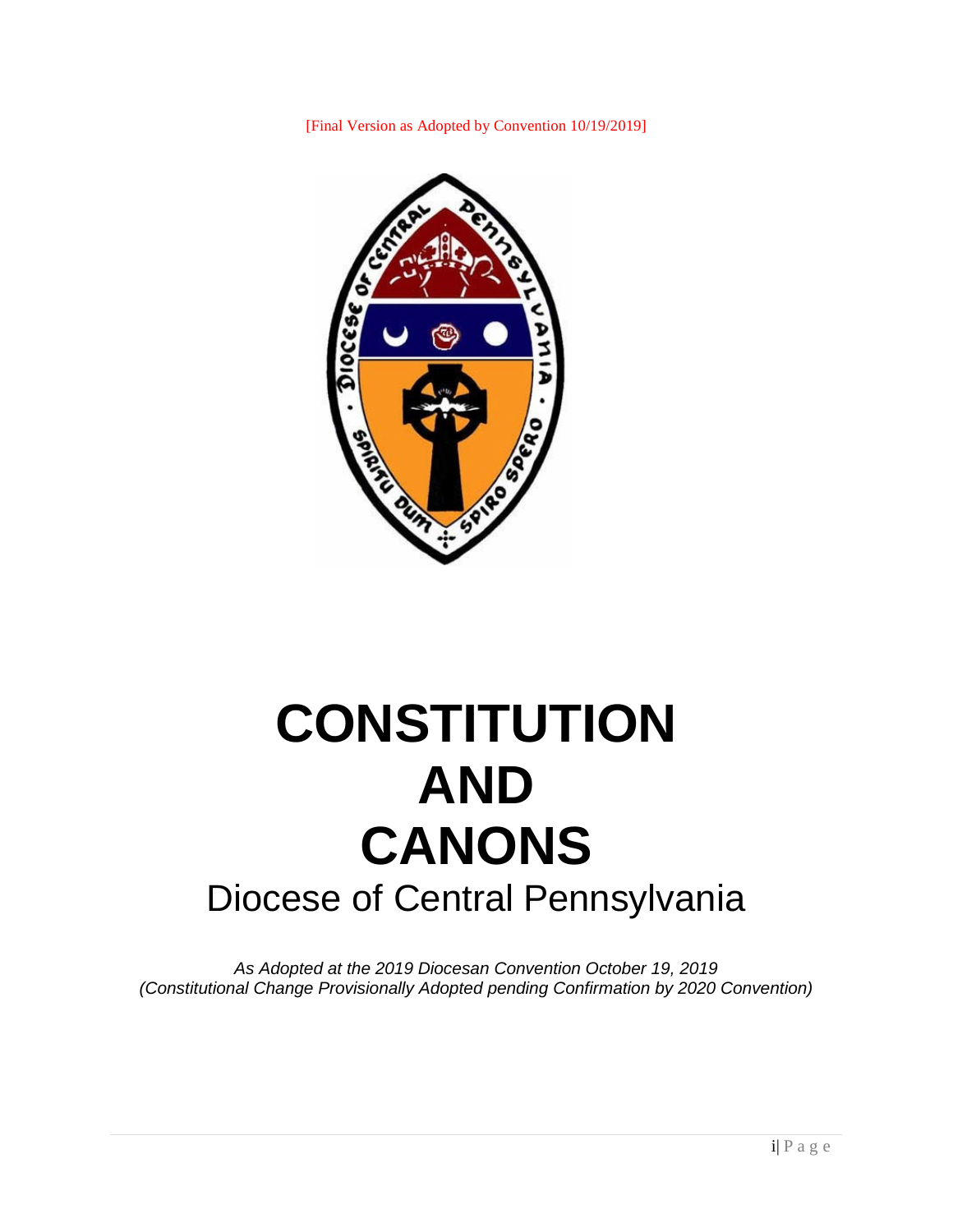# **Contents**

# **Constitution of the Diocese of Central Pennsylvania**

# **Canons of the Diocese of Central Pennsylvania**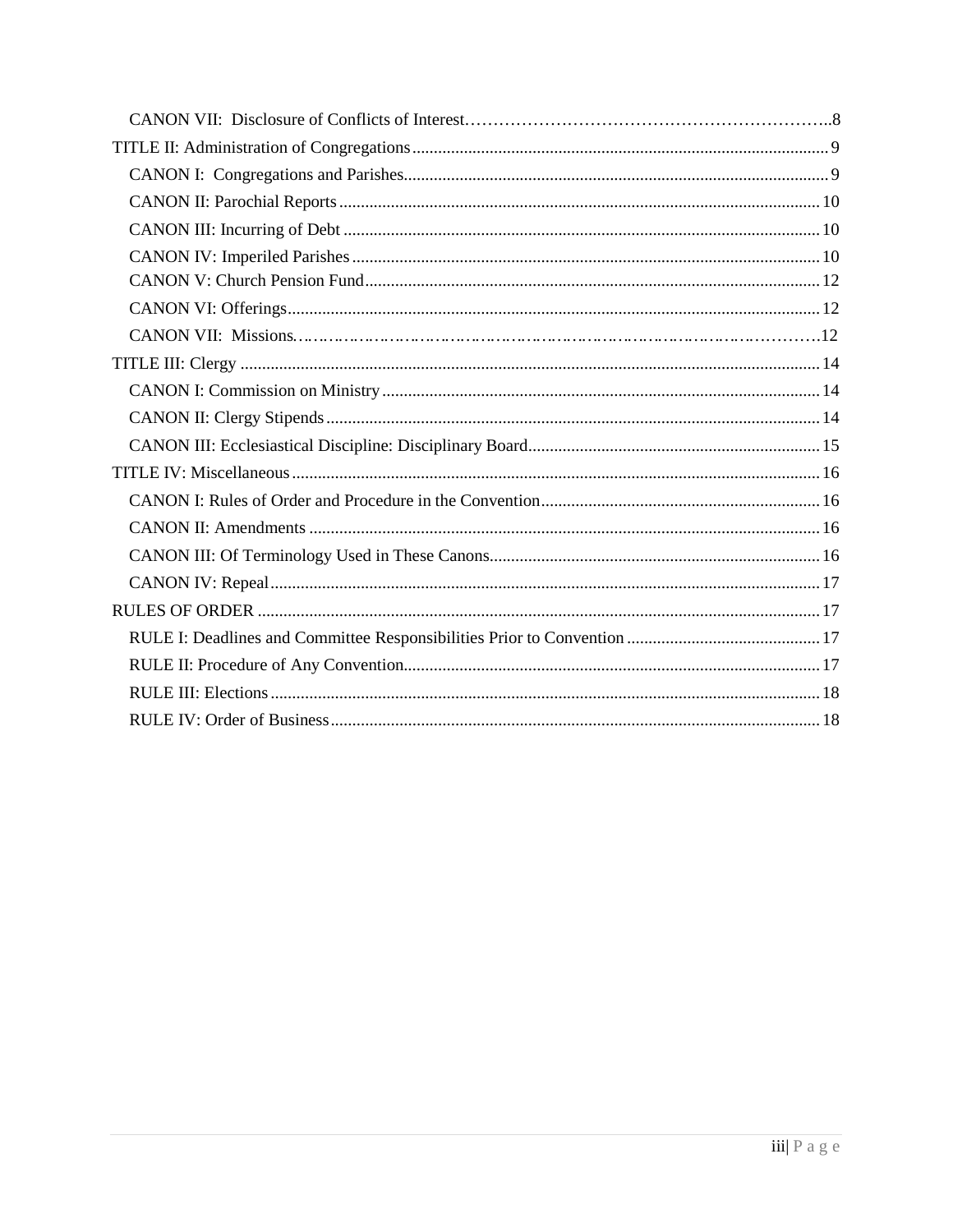# THE CONSTITUTION OF THE DIOCESE OF CENTRAL PENNSYLVANIA

# **ARTICLE I. The Title and Bounds of the Diocese**

<span id="page-3-0"></span>The Diocese shall be known and designated as the Diocese of Central Pennsylvania, and shall comprise the following named counties in the Commonwealth of Pennsylvania: Adams, Bedford, Blair, Centre, Clearfield (Morris Township), Clinton, Columbia, Cumberland, Dauphin, Franklin, Fulton, Huntingdon, Juniata, Lancaster, Lycoming, Mifflin, Montour, Northumberland, Perry, Potter, Snyder, Sullivan, Tioga, Union, and York, as amended from time to time by any Diocesan Convention in accordance with the National Canons.

# **ARTICLE II. Allegiance**

<span id="page-3-1"></span>The Church in this Diocese, being a constituent part of The Episcopal Church, otherwise known as the Protestant Episcopal Church in the United States of America, accedes to and adopts the Constitution, Canons, Doctrine, Discipline, and Worship of that Church, and recognizes the authority of the General Convention of the same.

# **ARTICLE III: Conventions of this Diocese**

## <span id="page-3-3"></span><span id="page-3-2"></span>**SECTION 1: Time, place, and notice**

- A. There shall be an Annual Convention of this Church in this Diocese, which shall meet at a time and place appointed by a preceding convention; provided that the Ecclesiastical Authority of the Diocese, for sufficient cause, shall have power to change the place and time of the meeting.
- B. A Special Convention may be called by the Bishop at the Bishop's discretion and shall be called on request of a majority of all members of the Standing Committee, duly certified by its Secretary. If the Episcopate be vacant, or the Bishop incapacitated from acting, which shall be determined in the manner provided in the Canons of the General Convention, a Special Convention may be called by the Standing Committee.
- C. Written notice, twenty days in advance, shall be given of any Convention to every member of the clergy and to every Parish in union with the Convention. Notice of a Special Convention shall state the purpose or purposes for which it is called and no other business shall be transacted at that Convention.

## <span id="page-3-4"></span>**SECTION 2: Members**

- A. Any Convention shall be comprised of clergy and laypersons who shall vote asindividuals.
- B. Clergy entitled to a seat and vote in any Convention (which shall not be withdrawn because of disability by reason of age or sickness so long as canonical residence in this Diocese is maintained) shall meet the following requirements:
	- i. Canonical residence and active engagement in church work in this Diocese with the previous written sanction of the Ecclesiastical Authority.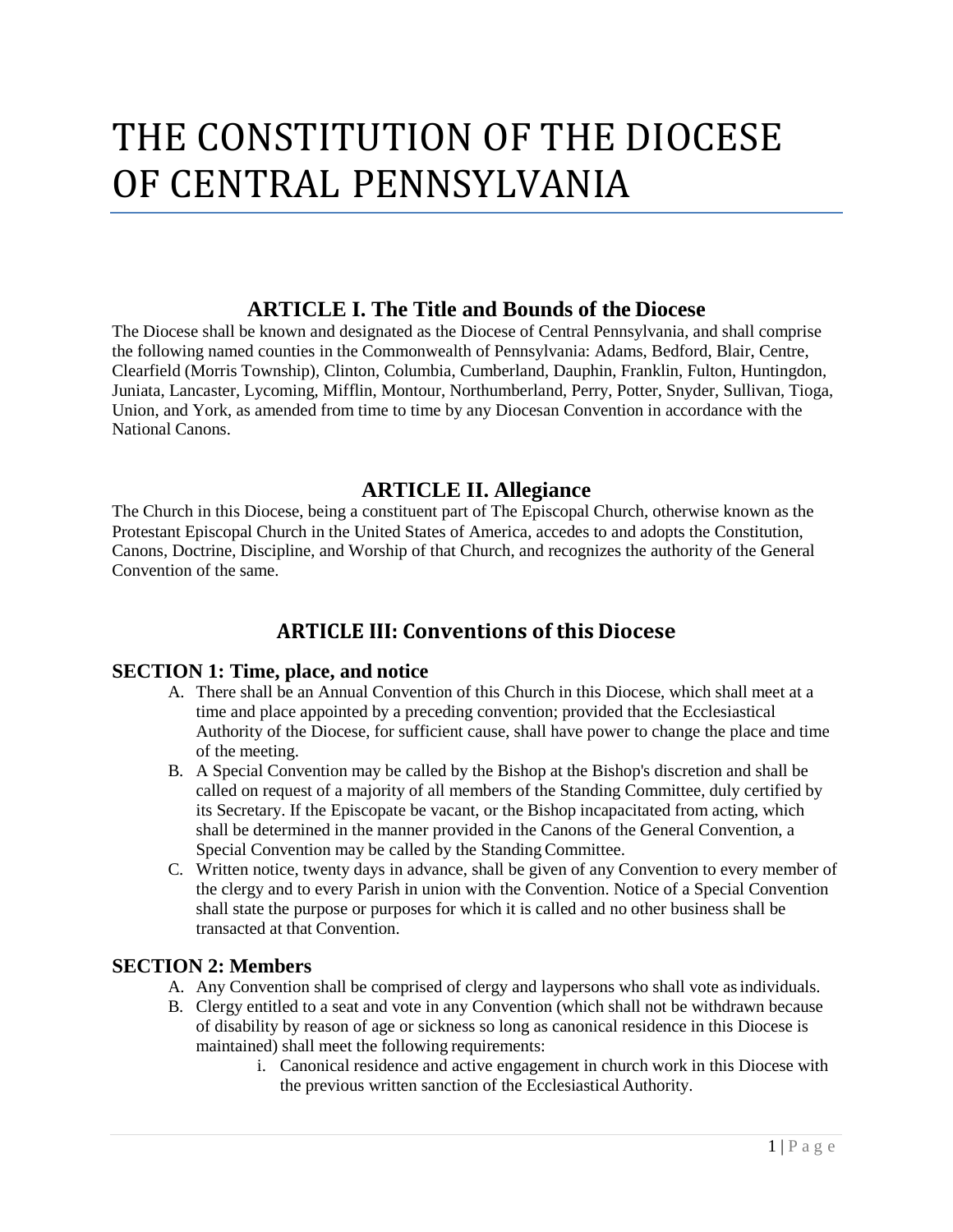- ii. Status as a retired Bishop of this Diocese, with canonical residence in this Diocese.
- iii. Such clergy as may be approved by each Convention.
- C. The lay members shall consist of the Chancellor, the Secretary, the Treasurer, and the Registrar of this Diocese, if they be laypersons, one lay delegate from each Congregation, with one additional lay delegate for each 100 baptized members therein for the first 500 baptized members, and with one additional lay delegate for each additional 200 baptized members therein, as listed in the latest Parochial Report. The privilege to vote shall be denied any Congregation if any of the following occur, unless exonerated by the Convention:
	- i. Failure to file a Parochial Report in accordance with the Canons.
	- ii. Failure to employ a member of the clergy as its Minister for the space of one calendar year in accordance with the Canons.
	- iii. Failure to pay its Diocesan Fair Share in accordance with theCanons.
	- iv. Failure to pay the Church Pension Fund premiums for all prior years on or before the tenth day of January of the year in which the Convention is held.
- D. Lay delegates to any Convention shall be elected in accordance with the Canons, and shall be baptized adult communicants of the Church in good standing.

## <span id="page-4-0"></span>**SECTION 3: Officers of Convention**

The Officers of any Convention shall be baptized adult communicants of the Church in good standing, and their duties shall be those normally appertaining to the respective offices unless otherwise stated, and shall be as follows:

- A. President: The Bishop shall preside in any Convention or, in the Bishop's absence, the following order of succession shall prevail: the Bishop Coadjutor, a Bishop Suffragan, President of the Standing Committee, a member of the Convention designated by the Bishop, or a member elected by the Convention.
- B. Secretary: To be elected at each Annual Convention and to remain in office until a successor is elected.
- C. Treasurer: To be elected at each Annual Convention and to remain in office until a successor is elected.
- D. Chancellor: To be appointed by the Bishop and to remain in office until a successor is appointed. The Chancellor, and any Vice-Chancellor or Vice-Chancellors appointed by the Chancellor, shall be learned in the law and resident within this Diocese. They shall act as legal advisors to the Bishop.
- E. Registrar: To be elected at each Annual Convention and to remain in office until a successor is elected. The Registrar shall be the custodian of the Archives of all Consecrations and Ordinations of Bishops, Priests, and Deacons of the Diocese, and the Registrar's certificate thereof shall be the authentic evidence of the fact of such Consecration or Ordination.

## <span id="page-4-1"></span>**SECTION 4: Quorum**

Twenty clerical delegates together with at least one lay delegate from each of twenty Parishes shall constitute a quorum for the transaction of business, except that a smaller number may adjourn from time to time.

## <span id="page-4-2"></span>**SECTION 5: Voting**

All voting shall be by members of any Convention as individuals, except that ten members may require a vote by Orders on any question, and a majority of the votes in each Order taken separately shall be necessary for passage. In all elections, when a vote by Orders is requested, balloting shall be inthe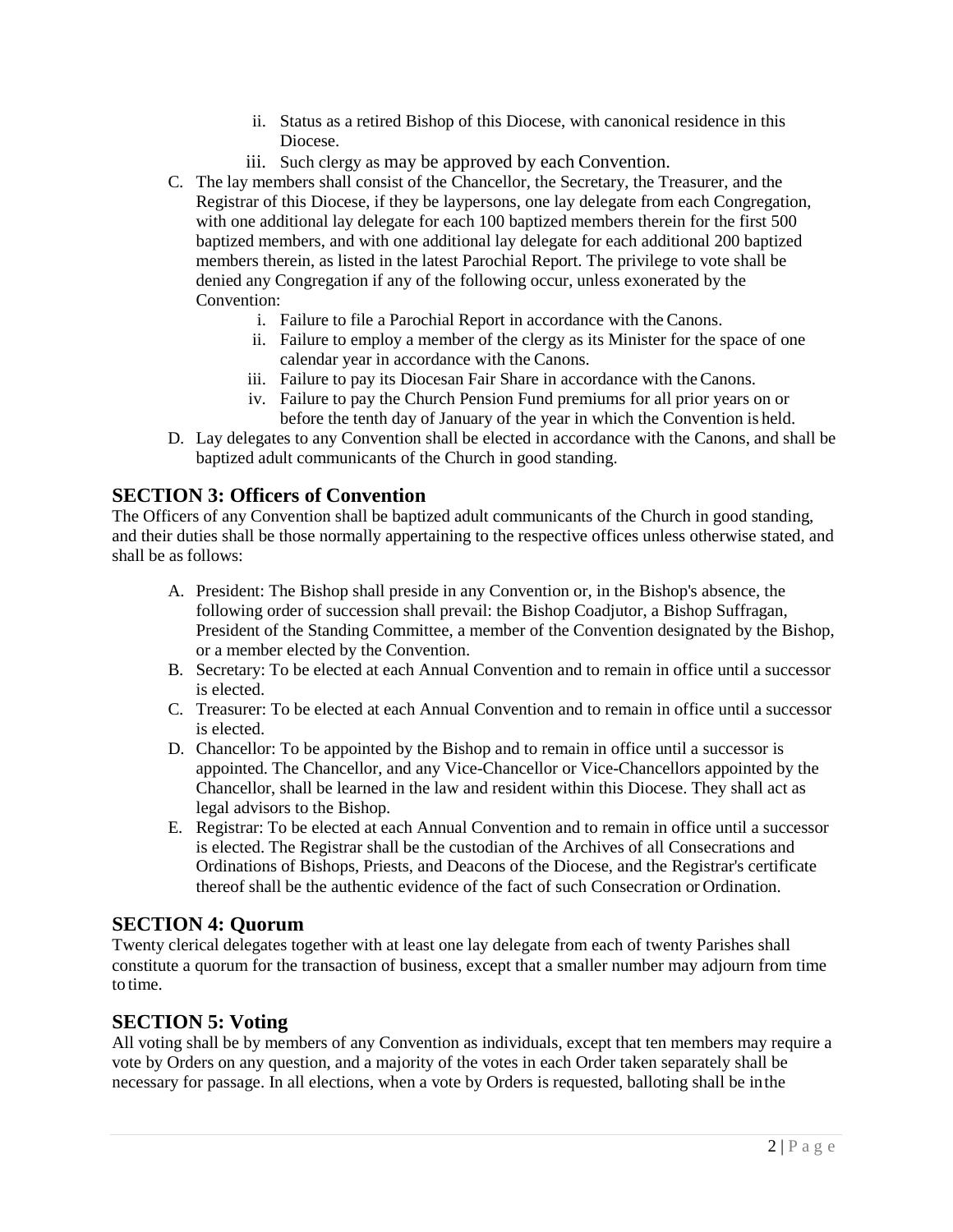following manner: there shall be only one ballot for other than the election of Bishops, and that candidate, or those candidates, who shall receive a plurality in both the clerical and lay Orders, shall be declared elected. If the number of persons to be elected exceeds the number of candidates who have a plurality in both Orders, the following procedure shall be used: the percentage of the total clerical vote and of the total lay vote which each candidate receives shall be calculated; for each candidate, those two percentage figures shall be added together and then divided by two to give the combined percentage; that candidate, or those candidates, with the highest percentage shall be declared elected.

## <span id="page-5-0"></span>**SECTION 6: Offerings**

The offering at any Convention, if any, shall be paid over to the Treasurer of the Diocese to be credited to the account announced by the Bishop in advance of the Collection thereof.

# **ARTICLE IV. Election of Bishop**

<span id="page-5-1"></span>The election of Bishop in this Diocese shall be made in the following manner: after nomination in any Convention, the clergy and lay delegates shall ballot separately, and the required majority in each Order on the same ballot shall be necessary to a choice. If two-thirds of the members of an Order entitled to vote be present at Convention, a majority vote determines the choice of such Order; if less than two-thirds of the members of an Order entitled to vote are present at Convention, the vote of two-thirds of such Order shall be necessary to determine the choice of such Order.

# **ARTICLE V: Standing Committee**

## <span id="page-5-3"></span><span id="page-5-2"></span>**SECTION 1. Members**

The Annual Convention shall elect a Standing Committee which shall consist of twelve members: six clergy persons, no more than two of whom may be deacons, and six laypersons. Each member so elected shall serve a term of three years and may stand for re-election for one successive term. After serving for a period of six years, a member shall not be eligible for re-election until the lapse of one year from the completion of the second term. No member of the Standing Committee shall be eligible to serve concurrently on the Disciplinary Board or the Finance Committee.

## <span id="page-5-4"></span>**SECTION 2. Officers**

The Standing Committee shall meet within one week after the adjournment of the Annual Convention and shall choose a President and a Secretary from among its members. Immediate notice of the selections shall be given to the Bishop. The Secretary shall keep a record of the proceedings of the Committee, and all books and papers in the Committee's hands relative to the Church shall be subject to the examination of the Bishop and of any Convention.

## <span id="page-5-5"></span>**SECTION 3. Duties and Powers**

The Standing Committee shall:

- A. Be the Ecclesiastical Authority of the Diocese when there is no Bishop or Bishop Coadjutor or when both are absent from the Diocese or are incapable of acting.
- B. Fill all vacancies that may occur during the recess of Annual Convention in its own body and in any Committee appointed to sit during the recess of Annual Convention.
- C. Fill all vacancies in such Diocesan offices as are held by annual election, unless otherwise provided for.
- D. Perform such other duties as are directed by any Convention or defined byCanon.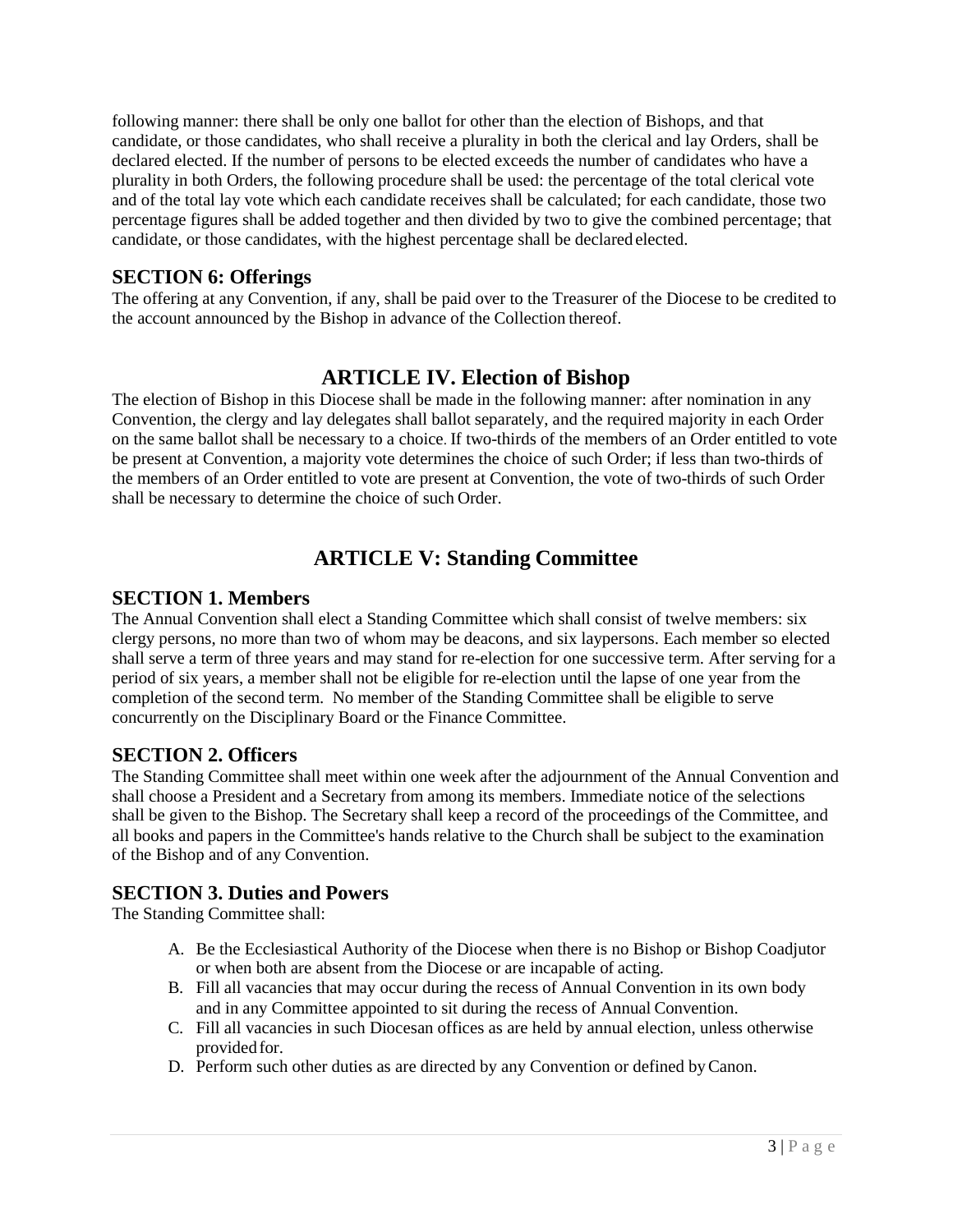E. Exercise and enjoy all the power, authority, and duties conferred upon Standing Committees by the Constitution and Canons of this Church as modified by amendment from time to time.

# **ARTICLE VI: Deputies to General Convention**

<span id="page-6-0"></span>At the Annual Convention at least twelve months prior to the next session of the General Convention, eight members of the clergy and eight laypersons shall be elected as deputies and alternates to represent this Diocese in said Convention. The members of the clergy shall be presbyters or deacons, canonically resident within this Diocese, and the laypersons shall be baptized adult communicants of the Church in good standing, resident within this Diocese. The residence requirement shall apply both at the time of election and of General Convention. The four in each Order receiving the highest number of votes shall be the deputies. Alternates shall be designated as deputies as needed, in the order of votes received.

# **ARTICLE VII: Admission of Congregations**

<span id="page-6-1"></span>A Congregation may be admitted into union with this Diocese on motion, and by a vote of the majority of the members of an Annual Convention, provided that:

- A. It has complied with the applicable policies and procedures established by the Bishop and Standing Committee;
- B. It has submitted its proposed Charter or Articles under which it proposes to function, to the Bishop and Standing Committee, and has secured their approval of the Charter and By-laws, at least thirty (30) days prior to the meeting of Annual Convention; and
- C. It accedes to the Constitution, Canons, Doctrine, Discipline, and Worship of The Episcopal Church and to the Constitution and Canons of this Diocese.

# **ARTICLE VIII: Canons**

<span id="page-6-2"></span>Any Convention may enact, amend, or repeal Canons upon such matters as it may deem proper, which shall not be inconsistent with the provisions of this Constitution, or with the Constitution and Canons of the General Convention.

# **ARTICLE IX: Amendment**

<span id="page-6-3"></span>This Constitution, or any part thereof, may not be altered, amended, or revised unless the same shall be first proposed at one Annual Convention and be approved by a majority of each Order, and lie over to the next Annual Convention and again be approved by a majority of each Order. Amendments to the Charter or Articles shall be subject to the same regulations as are prescribed in the case of an original Charter or Articles.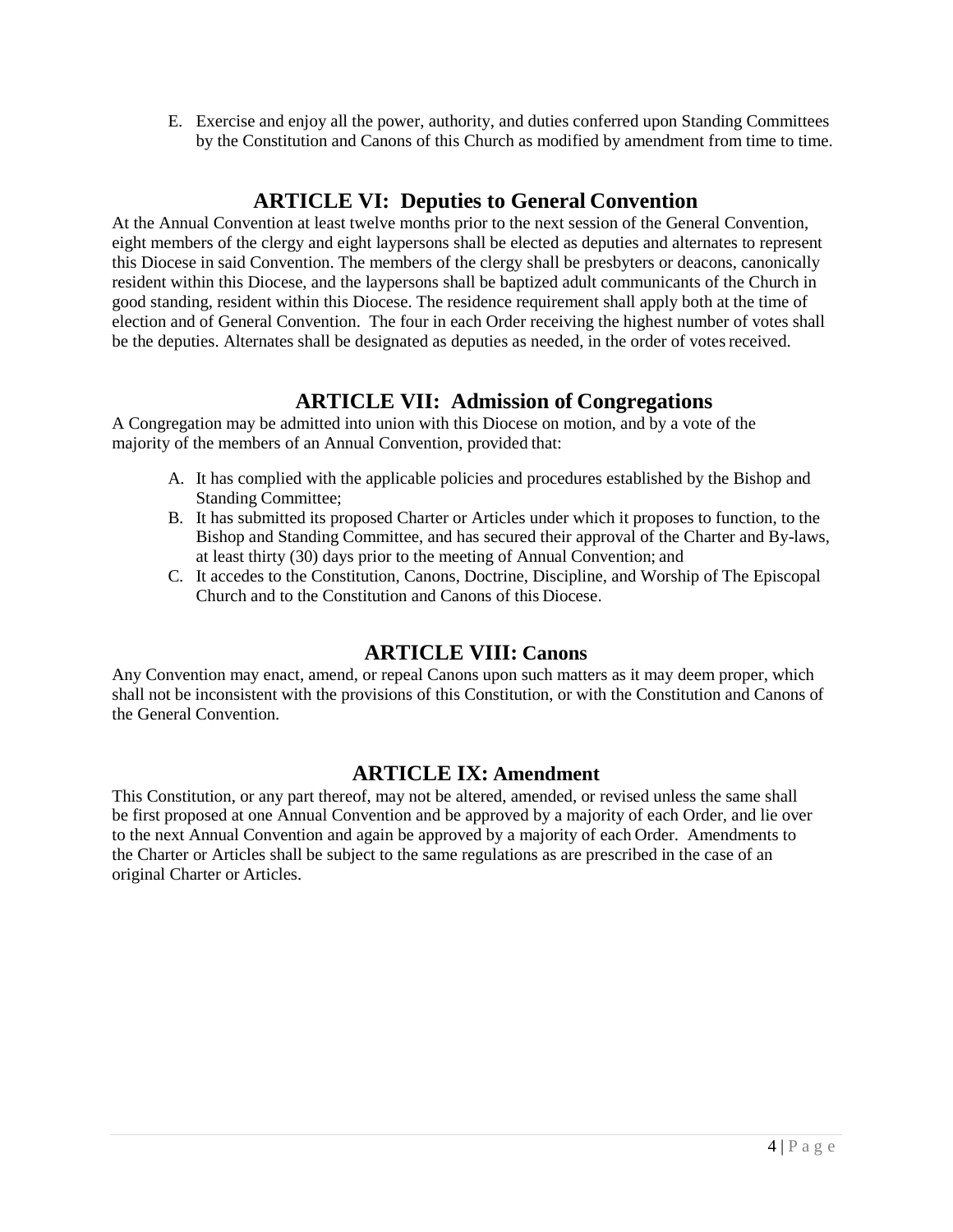# THE CANONS OF THE DIOCESE OF CENTRAL PENNSYLVANIA

# **TITLE I: Administration of the Diocese**

## <span id="page-7-1"></span><span id="page-7-0"></span>**CANON I: Officers**

The Bishop shall be the chief administrator of the Diocese. The Bishop shall be assisted by a secretary, treasurer, chancellor, and registrar, each of whom may appoint assistants.

## <span id="page-7-2"></span>**CANON II: Administrative Officers**

Administrative Officers may be appointed by the Bishop with the advice and consent of the Council of Trustees. The Administrative Officers shall be administrative assistants to the Bishop and shall perform such other duties as the Bishop may from time to time prescribe and shall hold office at the pleasure of the Bishop.

## <span id="page-7-3"></span>**CANON III: Council of Trustees for the Mission of the Diocese**

SECTION 1. There shall be a Council of Trustees for the Mission of the Diocese ("Council"), which shall have the following powers and duties:

- A. The Council shall hold title to all real estate and other assets owned by the Diocese and shall have full power to deal with said real estate and assets after consultation with the Bishop. In addition, the Council shall possess all other powers and duties granted by law to a Pennsylvania nonprofit corporation.
- B. The Council shall report to the Annual Convention and shall be the governing body of the corporate and fiscal affairs of the Diocese. The Council shall carry out the program and work of the Annual Convention when said Convention is not in session and shall perform such other responsibilities as normally assumed by a board of directors of a nonprofit corporation in accordance with the laws of the Commonwealth of Pennsylvania, and consistent with the Constitution and Canons of the Episcopal Church and of this Diocese.
- C. The Council shall have power to make such by-laws, rules, policies, and procedures as it may, from time to time, deem necessary or expedient for its governance, provided that they are not repugnant to the constitution and laws of the United States or the Commonwealth of Pennsylvania or to the constitution and canons of the Episcopal Church or this Diocese.

#### SECTION 2. Membership of the Council of Trustees

The Council of Trustees shall be composed of the following members, all of whom shall be entitled to vote: the Bishop, the Bishop Coadjutor and Suffragan Bishop, if there be such, the Chancellor, the Secretary, the Treasurer, the President of the Standing Committee, the Canon for Finance and Operations, the presiding officer of the Episcopal Churchwomen, a representative of the Youth Advisory Program, the seven Convocation Convenors and their Assistant Convenors, in office at the time, and three clergy members and six lay members elected by the Annual Convention for staggered three-year terms.

SECTION 3. Governance and Operations of the Council

A. The Bishop, or the Bishop's appointee, who need not be a member of Council, shall preside at all meetings of the Council of Trustees.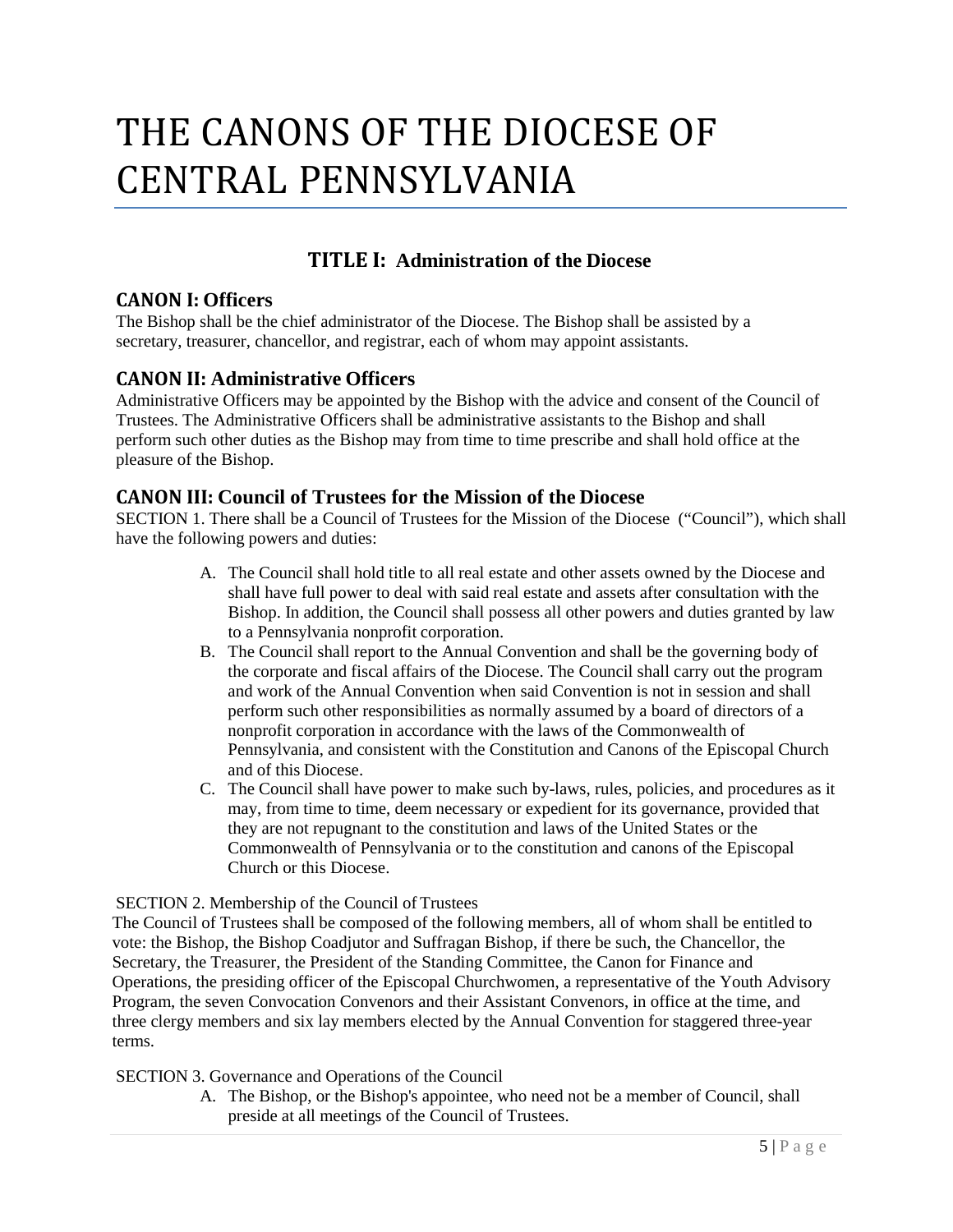- B. The Council shall meet not less than four times annually upon dates fixed by itself.
- C. A quorum for the conducting of business shall be a majority of the elected Trustees including the Convocation Conveners and Assistant Conveners.

#### SECTION 4. Establishment of Committees

The Council shall establish a Finance Committee and such other committees as it deems necessary for the proper administration of the corporate and fiscal affairs of the Diocese and the program and work of the Annual Convention. Such committee members may include members who are not members of Council and shall serve at the pleasure of the Council.

SECTION 5. Membership of the Finance Committee

- A. The Finance Committee shall consist of the Canon for Finance and Operations*,* the Chancellor or a Vice Chancellor, the Treasurer, three members appointed by the Bishop and three members appointed by the Council, at least two of whom shall be clergy. The incumbent Treasurer shall be the Chair of the Committee.
- B. Members appointed shall be persons who add a dimension or an expertise in fiscal affairs to the Finance Committee.
- C. No member of the Finance Committee shall be eligible to serve concurrently on the Standing Committee or the Disciplinary Board.

#### SECTION 6. Powers and Duties of the Finance Committee

- A. It shall be the duty of the Finance Committee to maintain general supervision of the financial affairs of the Diocese; to secure simplicity and accuracy in the collection and disbursement of all funds; to prescribe good financial practices for the Diocese and its congregations; to determine whether to authorize any congregation to utilize an audit committee in lieu of an independent audit or review; to create and supervise an Investment Subcommittee of the Committee composed of such persons (who need not be members of Council or of the Committee, who shall serve at the pleasure of the Committee); and to foster cooperation among the various officers, trusts, and boards of the Diocese. To carry out its purpose, the Finance Committee shall establish its own rules, keep a record of its meetings, and make a report at each meeting of the Council. It may also make such recommendations as it may deem proper to the Council.
- B. The Finance Committee shall act as advisor to the Bishop and Treasurer in financial matters, and, upon request, as advisor to the individual congregations in this Diocese. The Committee shall present to the Council a budget of anticipated receipts and expenditures of the Diocese for the coming year which, when approved by Council, shall be presented to the Annual Convention. Upon approval of Convention, such budget shall constitute the budget of the Diocese, as well as authorization for the appropriations and disbursements set forth therein.
- C. After approval of the budget, the Finance Committee shall set the rate of the Fair Share for the mandatory contribution of parishes to the diocesan budget, which shall be reviewed annually.
- D. The Council shall have the authority to make necessary amendments to the budget after adoption by Convention.
- E. Current funds for special purposes may be created from time to time, in which event such purpose shall be honored, wherever practicable, in the discretion of the Committee. Such funds may be created by will, gift, canon, orresolution.
- F. The Finance Committee shall have the authority to authorize and empower the Treasurer of the Diocese to borrow, from time to time, such funds as may be required to meet the financial obligations of the Diocese. Such borrowing may be made upon a note made in the name of the Diocese, and the Treasurer may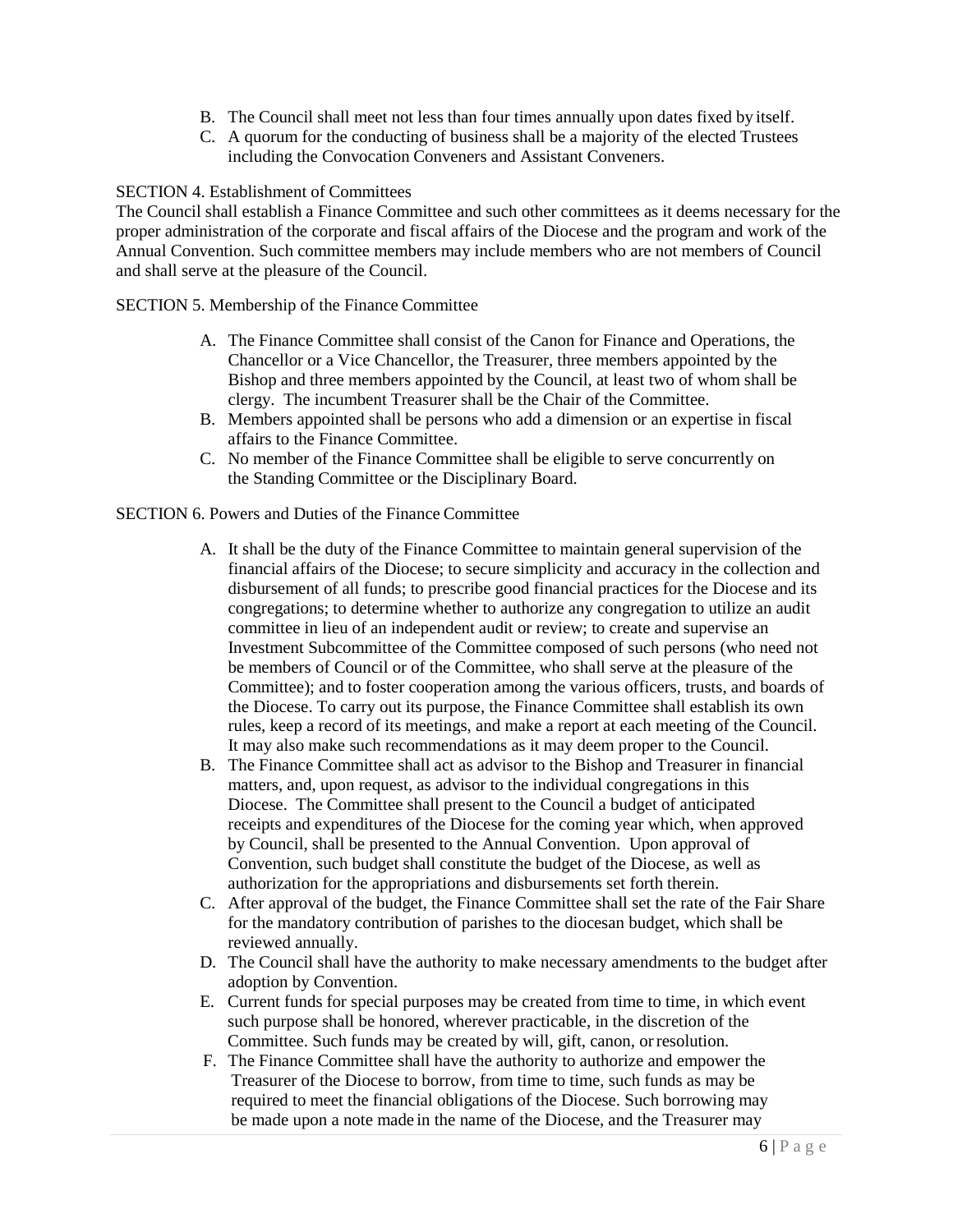pledge, as security therefore, the securities in the custody of the Diocese.

- G. The Finance Committee shall have authority to administer the endowment funds of the Diocese in accordance with the Canons of the Episcopal Church and of this Diocese. Funds belonging to congregations or institutions of the Diocese may be added, from time to time, to the endowment funds of the Diocese for purpose of administration, in accordance with rules promulgated by the Finance Committee. Such funds may be withdrawn at the written request of the owner, in accordance with said rules. The income shall be paid to the owner and shall not be subject to the control of any Convention.
- H. Endowment funds for special purposes may be created from time to time, in which event that purpose shall be honored. Such funds may be created by will, gift, canon, or resolution.

#### SECTION 7. Other Committees of Council

Council shall, from time to time, establish such other committees, task forces and working groups to serve and promote the Mission of God in the Diocese, consisting of such members of Council and other lay and ordained persons from the Diocese, and for such terms of office, as Council shall deem expedient. Such committees shall have mission and vision statements and annual work plans as may be prescribed by Council, and shall report to Council through their respective Council liaisons at each Council meeting.

#### <span id="page-9-0"></span>**CANON IV: Convocations**

SECTION 1. To provide for effective coordination of the work of the Church, the Diocese shall be divided into the following Convocations: Altoona, Harrisburg, Lancaster, Southern, Susquehanna, Northern Tier, and West Branch.

SECTION 2. The Council of Trustees shall designate the Congregations comprising each convocation.

#### SECTION 3. Assemblies.

- A. Each Convocation shall participate in an Assembly, which shall meet at least two times per calendar year: Fall and Spring. The Assembly shall consist of all clergy canonically resident or serving Parishes in the Convocation and three lay delegates from each congregation, of whom at least one shall have served at the last Diocesan Convention or will serve at the next Convention, and the other congregational delegates and alternates to Convention shall be invited to the Assembly preceding the next Diocesan Convention as participants without vote in Convocation affairs. In the event that congregational elections of delegates and alternates to the next Diocesan Convention have not taken place by the time an Assembly occurs, the lay representatives at the Assembly shall be the lay delegates and alternates who represented the congregation at the previous Diocesan Convention.
- B. The purpose of the Assemblies shall be to plan and work together on local/convocational mission efforts, to share information and resources within the Convocation, and to participate in determining and carrying out the Diocesan Convention mission priorities. Agendi and program for Convocation meetings are created by the Bishop or Bishop's appointee, and the Convenor and Assistant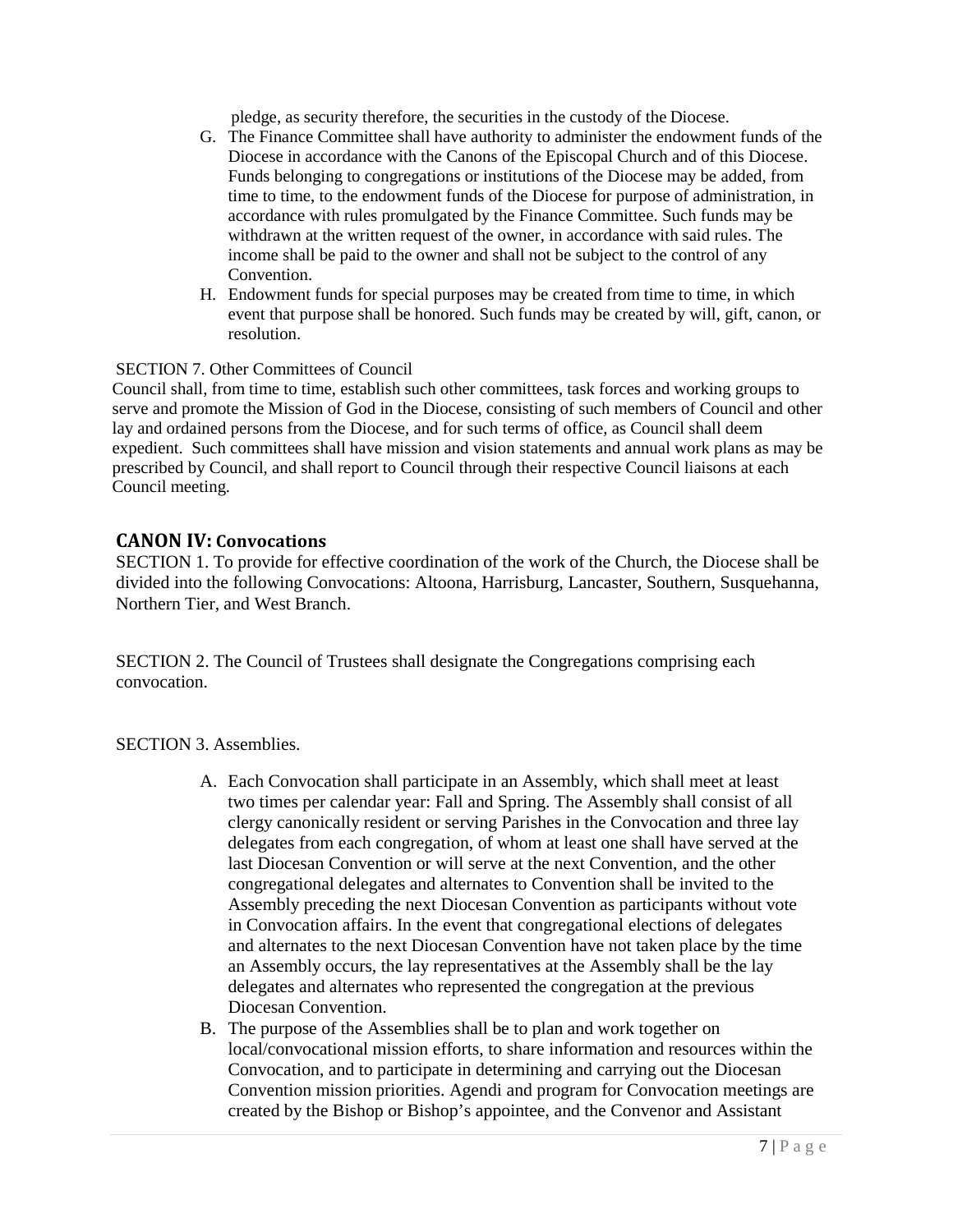#### Convenors.

#### SECTION 4. Officers.

- A. At the Fall Assembly, a Convenor of the Convocation shall be elected from the members of the Assembly, to serve a two-year term. An Assistant Convenor shall also be elected for a two-year term, and shall be of the opposite Order as the Convenor. Elected and appointed officers shall not be eligible for reelection or reappointment, after having served two consecutive terms, until after the expiration of one year after the end of their second term.
- B. The Convenor shall preside at meetings of the Convocation. The Convenor and the Assistant Convenor shall also serve as elected member*s* of the Council of Trustees, and shall perform such other duties as may be assigned by the Bishop. In the absence of the Convenor, the Assistant Convenor shall preside. The Convenor and Assistant Convenor shall function as an Executive Committee to plan agendas, schedule meetings, to give notice of meetings to all members, and, in any year, as a Nominating Committee to nominate candidates for Convenor, Assistant Convenor, and representative to Diocesan Council in succeeding years.

#### SECTION 5*.* Clericus.

Each Convocation shall hold at least an annual Clericus, or gathering of all clergy resident in the Convocation, for the purpose of professional learning, spiritual growth, and personal/social support. Each Clericus shall be led by the Clergy Convenor or Assistant Convenor of the Convocation. If a Clericus has not chosen a leader by the time of Diocesan Convention, one shall be appointed by the Bishop.

#### SECTION 6. By-laws.

Each Convocation may devise and enact such By-laws for its governance as it deems suitable, consistent with the Constitution and Canons of this Diocese and of the Church and the guidelines provided by the Bishop and Council of Trustees.

## <span id="page-10-0"></span>**CANON V: The Cathedral**

SECTION 1. St. Stephen's Church, Harrisburg, is hereby established as the Cathedral Church of this Diocese, without prejudice to the corporate rights of the Rector, Church Wardens, and Vestry of said Church.

SECTION 2. The Rector of said Parish, chosen by the Vestry thereof, shall be the Dean of the Cathedral Church.

SECTION 3. There shall be a Cathedral Chapter consisting of the Bishop, the Dean, the Wardens and Vestry of said Church, the Chancellor of the Diocese, and all ex officio and Honorary Canons, who shall be appointed by and hold office at the pleasure of the Bishop. The Cathedral Chapter shall meet annually to review the life and program of the Cathedral and Pro-cathedral.

SECTION 4. So far as consistent with the vested legal rights of the said corporation of St. Stephen's Church, Harrisburg, the Cathedral Church shall have all the powers, privileges, and responsibilities of like Cathedral Churches established by canon law.

## <span id="page-10-1"></span>**CANON VI: Deputies to RegionalOrganizations**

Deputies to the Provincial Synod or any successor regional organization shall be chosen by the Bishop, and shall serve at the Bishop's pleasure, unless the Annual Convention adopts another rule.

## **CANON VII. Disclosure of Conflicts of Interest**

Officers of the Diocese and of its committees and commissions, and Diocesan staff, shall complete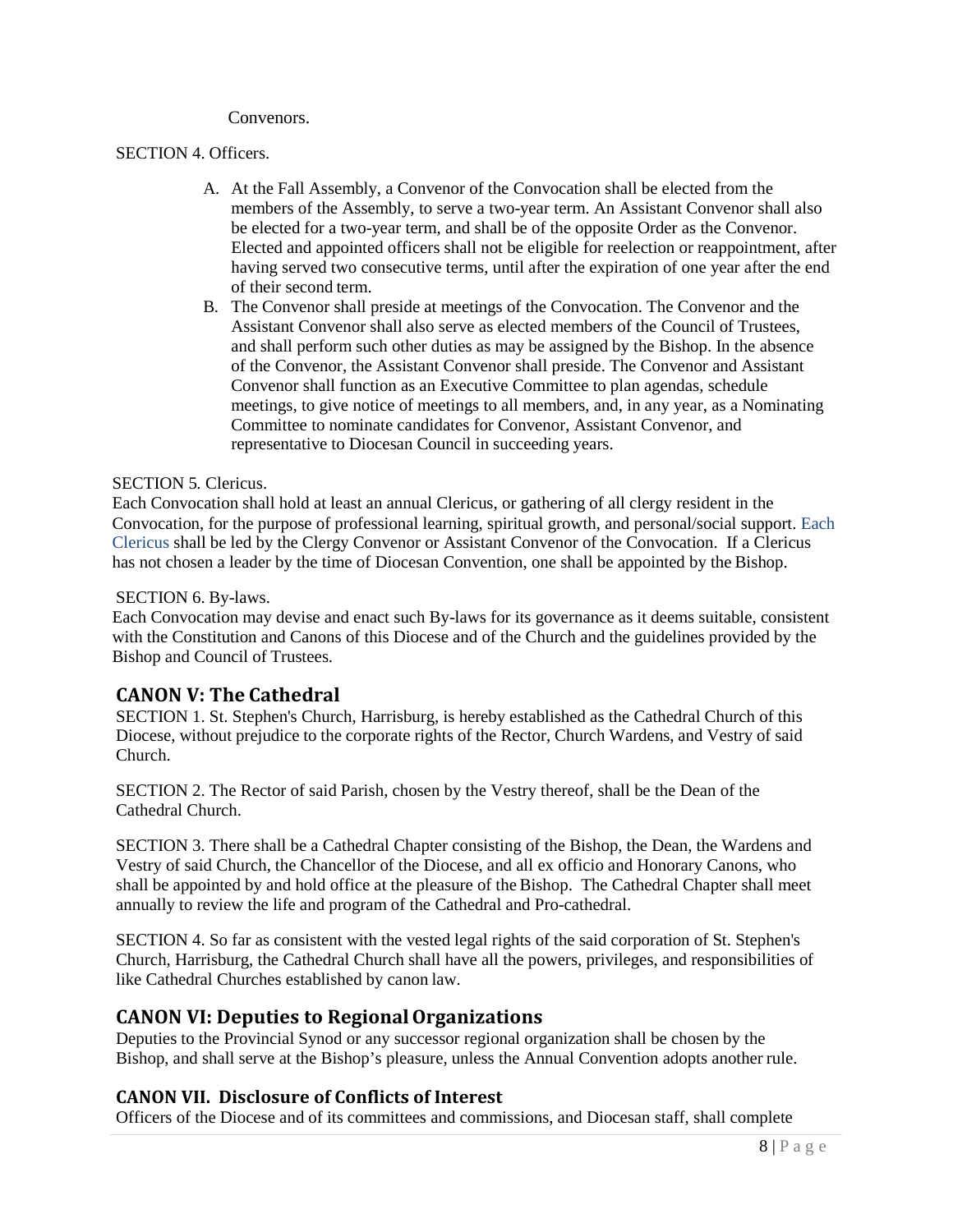and file with the Diocese, at the commencement of their service and thereafter not less often than annually, a conflicts of interest disclosure statement on a form provided by the Diocese.

# <span id="page-11-0"></span>**TITLE II: Administration of Congregations**

## **CANON I: Congregations and Parishes**

SECTION 1. Each congregation in this Diocese, formed for receiving the administrations of the Church and for the worship of Almighty God, according to the faith and doctrine of the Church, and under the discipline and liturgy of the Church, shall constitute aworshipping congregation in this Diocese*.*

SECTION 2. All congregations in this Diocese shall be governed by the Canons of the General Convention of The Episcopal Church.

SECTION 3. A "Parish" of this Diocese shall:

- A. Be incorporated in accordance with the laws of the Commonwealth of Pennsylvania;
- B. Call a Rector and financially support said Rector to the extent the Parish is served by such Rector, in accordance with Section 4 of this Canon;
- C. Elect and assemble a Vestry, in accordance with the Canons of this Diocese and the By- laws of the Parish, which Vestry shall:
	- i. Collaborate with the Rector in promoting the spiritual welfare of the Parish and shall aid the Rector in the initiation, conduct, and development of the program of the Church, both within and without the Parish;
	- ii. Accept responsibility for the mission of the Church in the community, the Diocese, the nation, and the world, and shall be a means by which the Church and the Diocesan leadership communicate with the Parish;
	- iii. Represent the Parish in its relations with the Rector, and serve as a council of advice for the Rector upon the Rector's request, or whenever in the judgment of both Wardens, there are matters that should be brought to the Rector's attention;
	- iv. Encourage fit persons, under the inspiration of the Holy Spirit, to enter the ordained ministry of the Church, and share, with the Bishop and Rector in the training and guidance of postulants and candidates of the Parish in accordance with the Canons of this Diocese and the Church;
	- v. Review the Rector's stipend annually and communicate the information to the Bishop and report immediately, to the Canon for Finance and Operations any change in the salary or other benefits of the Rector and other clergy persons as paid by such Parish;
	- v. Be the agents and legal representatives of the Parish in all corporate matters, subject to the Canons of this Diocese and the Church and the appropriate laws of the Commonwealth of Pennsylvania, and
	- vi. Be responsible for seeing that a Mutual Ministry Review is conducted not less often that every three years, with the assistance of Diocesan leadership, which Review shall include discussion of the ministry and mission of the congregation.
- D. Provide representation to any Diocesan Convention, in accordance with the Canons of this Diocese; and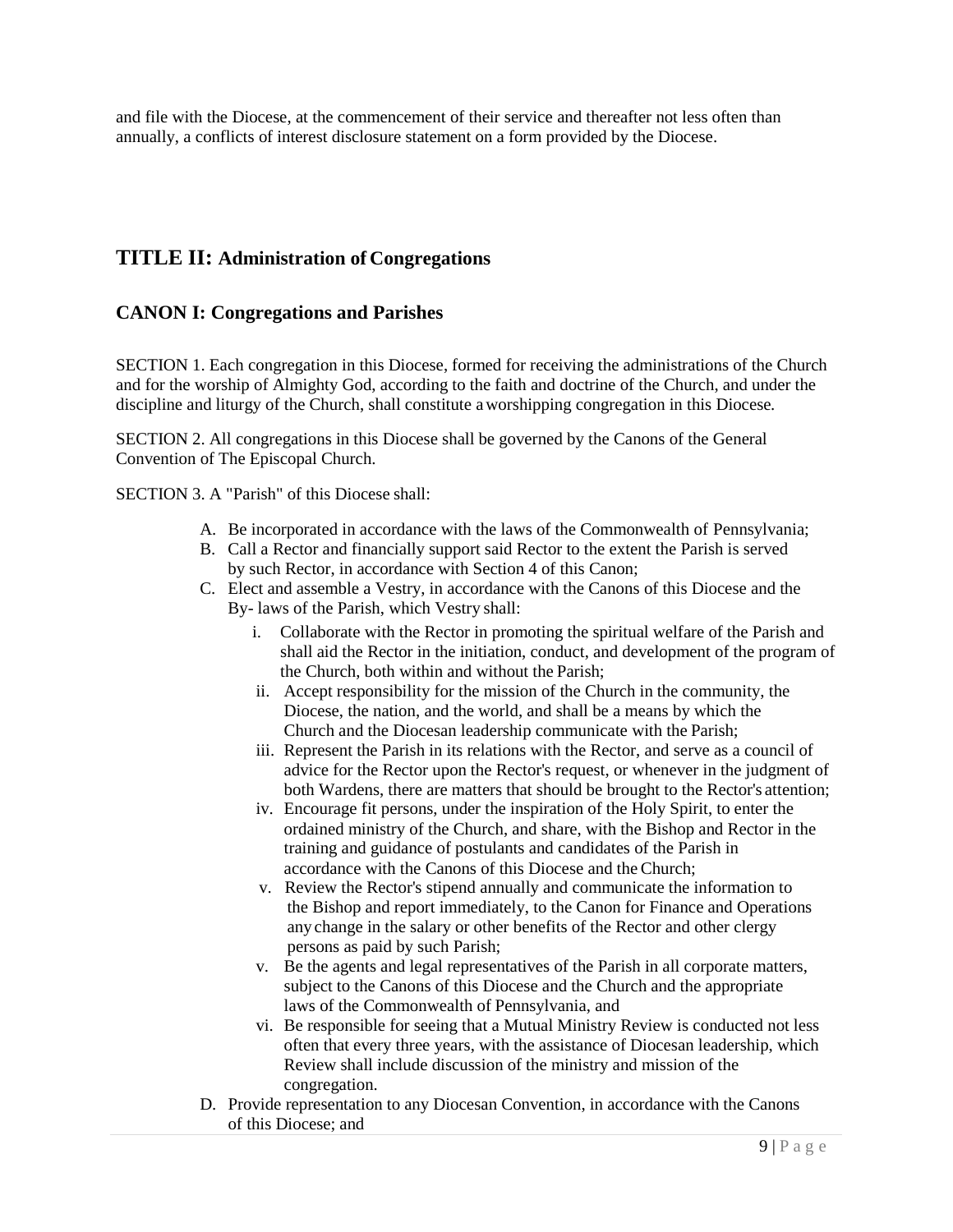E. Hold its property and endowments, if any, in trust for this Diocese.

SECTION 4. Call of a Rector

- A. When a Parish anticipates or has a vacancy, the Wardens shall immediately, in writing, notify the Bishop of this Diocese. Thereupon, the Bishop, or the Bishop's representative, and the Vestry shall meet to agree upon a search and call process.
- B. No vacancy shall be filled by a Vestry until the name of the priest whom it is proposing to elect has been made known to the Bishop, and the Bishop has been given a mutually agreeable time to concur. In the event of the Bishop's non-concurrence, the nomination procedure set forth above, shall begin again.
- C. When, in the opinion of the Rector of a Parish or the Vestry of a Parish, it is desirable to consider the dissolution of the pastoral relationship, it will be handled as set forth in the Canons of the Episcopal Church.

## SECTION 5. Annual Meeting

- A. Each Parish shall hold an Annual Meeting of the Parish between Nov. 1 and April 1, prior to the next annual Diocesan Convention. The members of the Parish shall receive at least thirty days written notice of the Annual Meeting. The agenda for the Annual Meeting shall include at least the following items:
	- i. A report by the Vestry, including full financial disclosure of the income, expenses, assets, debts, and liabilities of the Parish since the previous Annual Meeting, and a budget for the ensuing year;
	- ii. The election of new Vestry members by eligible voting parishioners, following a public nominating process, which shall be publicized by the Vestry for at least thirty days prior to the Annual Meeting; and
	- iii. The election of delegates and alternate delegates to Diocesan Convention by eligible voting parishioners, following a public nominating process, which shall be publicized by the Vestry for at least two months prior to the Annual Meeting.
- B. Those parishes whose annual meeting falls outside the above time frame shall hold a special meeting between November 1 and April 1 to elect delegates and alternate delegates to the Diocesan Convention in accordance with Section 5(A) (iii) above.

## <span id="page-12-0"></span>**CANON II: Parochial Reports**

A report of every Parish shall be prepared annually for the year ending December 31 preceding, upon the form or forms prepared by the General Convention, and shall be sent, in duplicate, to the Bishop of the Diocese, not later than March 1. The preparation and delivery of this report shall be the joint duty of the Rector and the Vestry. In default of a complete report, the Bishop shall cause a report to be made or completed, as the case may be, from the best obtainable data, and such report shall stand for the year covered.

# <span id="page-12-1"></span>**CANON III: Alienation of Parish Real Property and Incurring of Debt**

SECTION 1. No Parish shall acquire, or commit itself to acquire, by purchase, exchange, or otherwise, any real estate, without the consent of the Bishop and the Standing Committee of this Diocese, nor shall any Parish alienate or encumber any real estate held by it or for its use, without the consent of the Bishop and the Standing Committee. In case any Parish shall be dissolved, it shall be the duty of the Bishop and the Standing Committee to take such action as may be necessary and proper to vest all of the Parish's property, real and personal, in the corporation of this Diocese. The Council shall oversee the disposition of the property of closed churches in cooperation with the Bishop or the Bishop's appointee.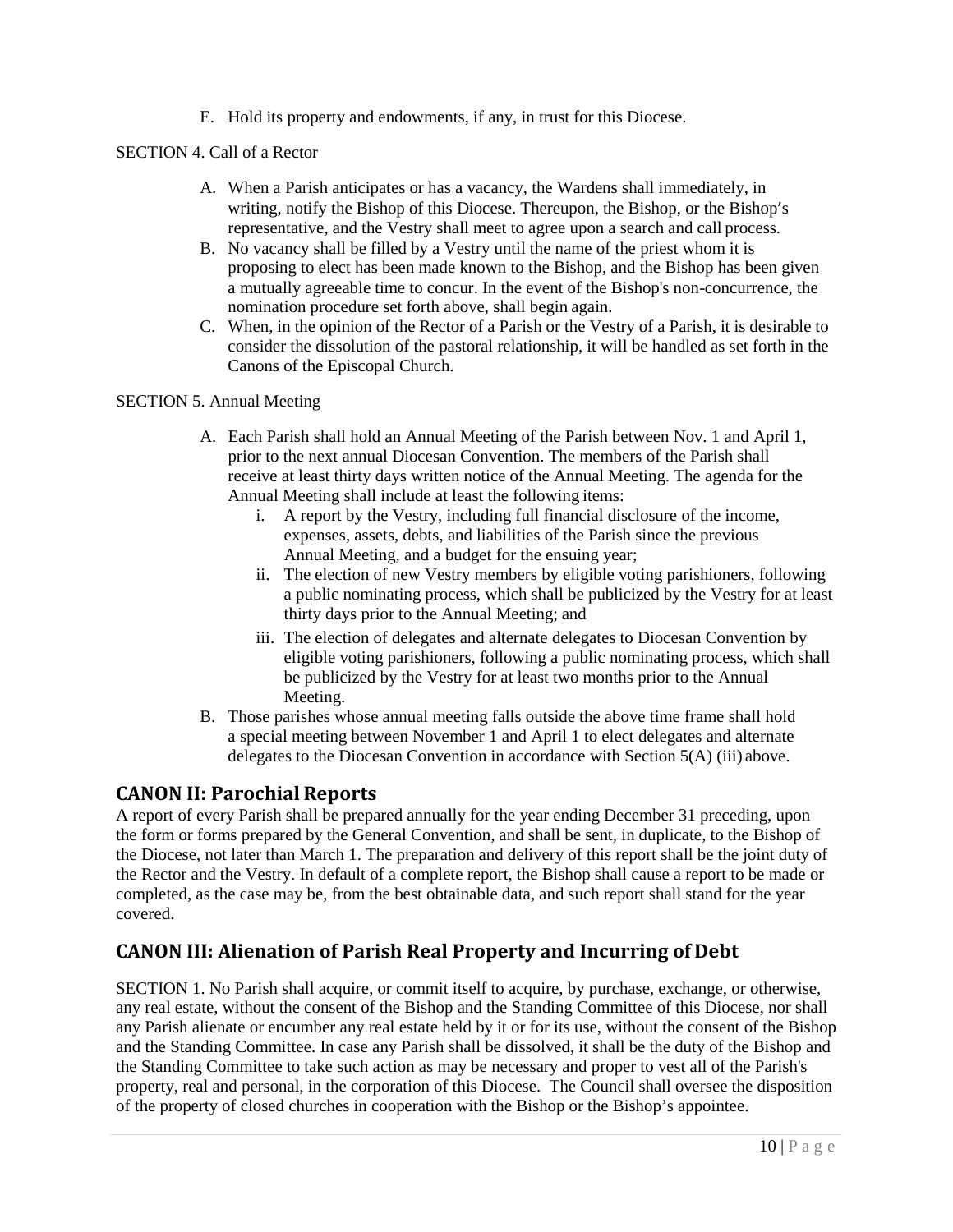SECTION 2. No indebtedness shall be incurred by a Parish without the approval of the Bishop and Finance Committee, in accordance with the policies and procedures as developed by the Finance Committee.

## <span id="page-13-0"></span>**CANON IV: Imperiled Parishes**

SECTION 1. A Parish may be declared to be an Imperiled Parish, under Section 3 below, when one or more of the following conditions exist:

- A. Any of several conditions which would render a Parish liable to action under the Constitution or Canons of the Diocese or the National Church, including employing a member of the clergy under ecclesiastical censure or process, permitting church property to be used for purposes incompatible with its consecration, or any course of action or neglect inconsistent with the doctrine, discipline, or worship of the Church, or with the welfare of the Parish;
- B. The Parish shall refuse or neglect to (i) assemble and elect a Vestry, as provided in these Canons, or (ii) shall fail to provide representation at any annual convention of this Diocese, or shall neglect to pay its Fair Share Contribution to the mission of the Diocese of Central Pennsylvania;
- C. The Parish shall have failed to search for and call a Rector after a reasonable period oftime, in the judgment of the Bishop:
- D. The Parish shall have failed to comply with the provisions of the Canons of this Diocese pertaining to Clergy Stipends, Alienation of Property, Incurring of Debt or Church Pension Fund;
- E. The Parish shall fail to make timely reports as required by the Canon II, "Parochial Reports"; or
- F. Financial reports reveal unauthorized invasion of the principal portion of endowment funds, or other evidence of financial instability, sufficient, in the judgment of the Bishop and the Standing Committee, to warrant action under this Canon.

SECTION 2. In the event of the occurrence of any of the conditions in Section 1, above, the Bishop, with the consent of the Standing Committee, may declare the Parish to be an Imperiled Parish, and require the application of one or more of the following measures to restore health to the Parish:

- A. Appointment, by the Bishop, of five (5) or more adult communicants of the Parish to govern the affairs of the Parish as the vestry, during the pendency of these conditions, and notwithstanding any other provisions for such governance or the election of a Vestry in the Canons of this Diocese;
- B. Designation of the Rector as Vicar, during the pendency of these conditions;
- C. Conveyance of title of all real property to the Incorporated Trustees of the Diocese, who shall hold the same, in trust, during the pendency of these conditions;
- D. Such other measures, during the pendency of these conditions, which the Bishop, with the concurrence of the Standing Committee, determines to be appropriate.

SECTION 3. It shall be the obligation of all parties to work for the restoration of the Parish to a greater degree of health, setting forth problems to be addressed in an open, honest manner, and working toward the resolution of such problems in a climate of respect, charity and open-mindedness, and for the greater good of the Church's witness to its Lord. It understood that this process may result in the dissolution of the Parish.

SECTION 4. Dissolution of a Parish

A. No Parish shall be declared to be extinct, except upon the affirmative vote of two-thirds (2/3) of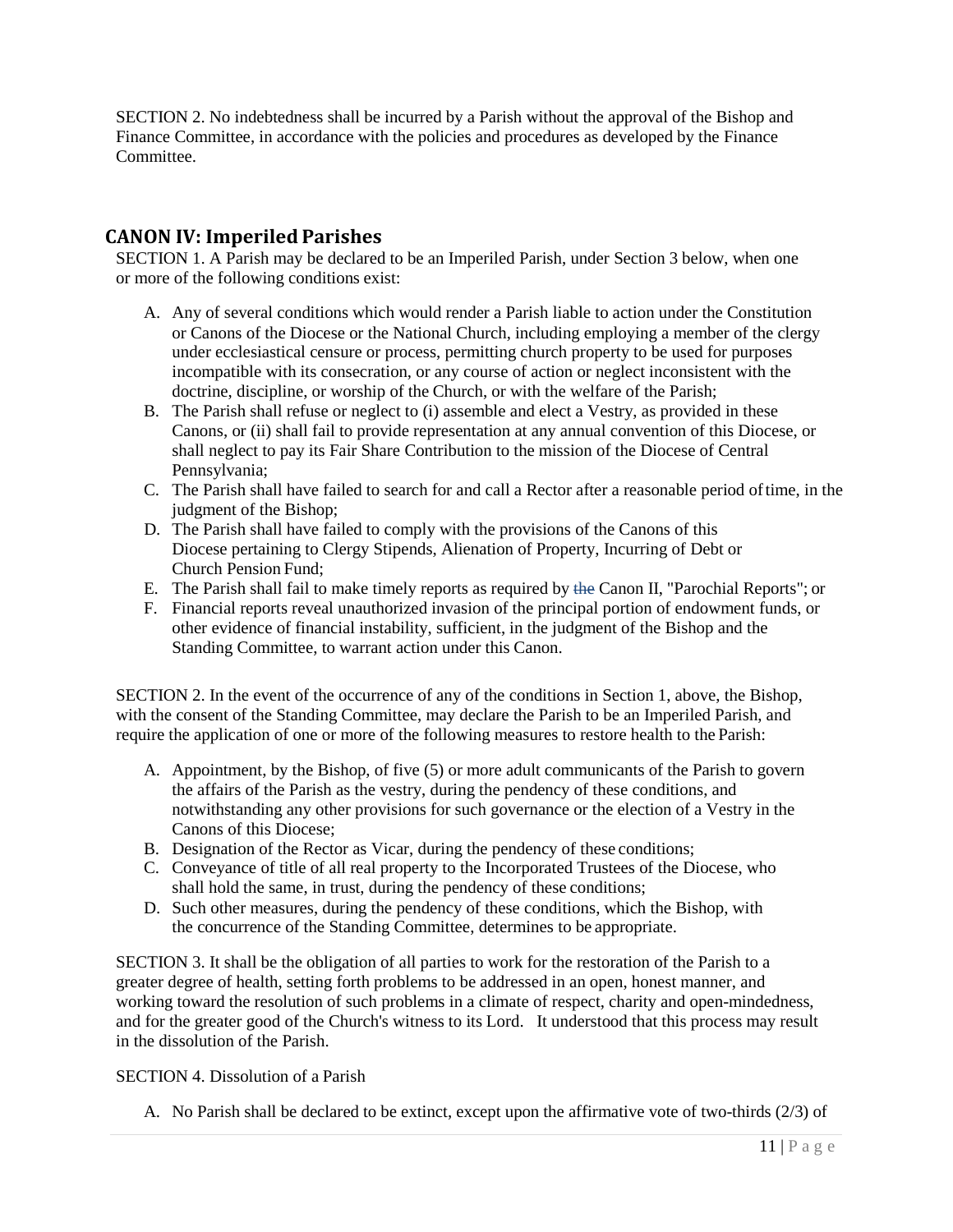its members in good standing and of two-thirds (2/3) of the members of any Convention of the Diocese, and in conformity with the further provisions of this Canon.

- B. Such vote shall be upon a special report of the Canon for Congregational Life and Mission in consultation with the leadership of the affected Parish, who shall, upon the petition of the Bishop or the Standing Committee, consider the question, with all the evidence tending to prove or disprove the existence of the facts upon which a declaration of dissolution could be made. Such report shall contain a statement of the evidence considered by the Canon.
- C. Upon the affirmative vote of the Convention, as aforesaid, such Parish shall become and be dissolved, and title to all property thereof shall at once vest in the Incorporated Trustees of the Diocese. In the event of dissolution, Diocesan leadership shall work with individuals of the dissolved congregation to offer pastoral care for displaced parishioners, exploring possibilities for discovering a new spiritual home, and may appoint a Chaplain to assist in the time of transition. Diocesan leadership shall also oversee a fair and appropriate distribution of parish goods and fixtures.

# <span id="page-14-0"></span>**CANON V: Church Pension Fund**

Each congregation shall be governed by the Canons of the General Convention relating to the Church Pension Fund.

# <span id="page-14-1"></span>**CANON VI: Offerings**

The open plate offerings made in each congregation at the time of the visitation of the Bishop to such congregation shall be given to the Bishop for the Diocesan Bishop's Discretionary Fund.

# **CANON VII: Missions**

SECTION 1. Becoming a Mission Congregation: Any congregation established pursuant to this Title shall initially be established as a Mission Congregation, and shall continue as such until the Bishop and the Council of Trustees shall approve a change of status from Mission Congregation to Parish. Any other congregation that wishes to conduct its affairs in accordance with this canon may apply to the Bishop for permission to become a Mission Congregation. An application to form a Mission Congregation must have been approved by a two-thirds vote of the worshipping community and must include an offer to transfer all of the real and personal property of the worshipping community to the Diocese, and shall be subject to the approval of the Bishop and Council of Trustees. As soon as the application is approved, the governing body shall complete the transfer of all the real and personal property of the worshipping community to the Diocese.

SECTION 2. Operation of a Mission Congregation: A Mission Congregation shall conduct its affairs under the authority of the Bishop and in accordance with the following guidelines:

- A. As soon as a Mission Congregation is established or the transfer to mission status is approved, the Bishop shall appoint an interim Advisory Board, consisting of three (3) members of the Mission Congregation, who must be regular attendants at services and regular contributors to the support of the Congregation. The interim Advisory Board shall serve until an Advisory Board is elected in accordance with this Canon.
- B. Each new mission congregation shall adopt by-laws, which shall be subject to the approval of the Bishop, and which shall not be inconsistent with the canons of General Convention or these canons.
- C. The first Annual Meeting of the Mission congregation shall be held on that day following the establishment of the congregation or approval of transfer of status of the congregation as shall be fixed by the Vicar and the interim Advisory Board, and each Annual Meeting thereafter shall be held on the Sunday closest to the date of the first annual meeting. At the first Annual Meeting the number of members to constitute the Advisory Board shall be determined, which number shall be three (3), or a multiple thereof, but not more than twenty-four (24).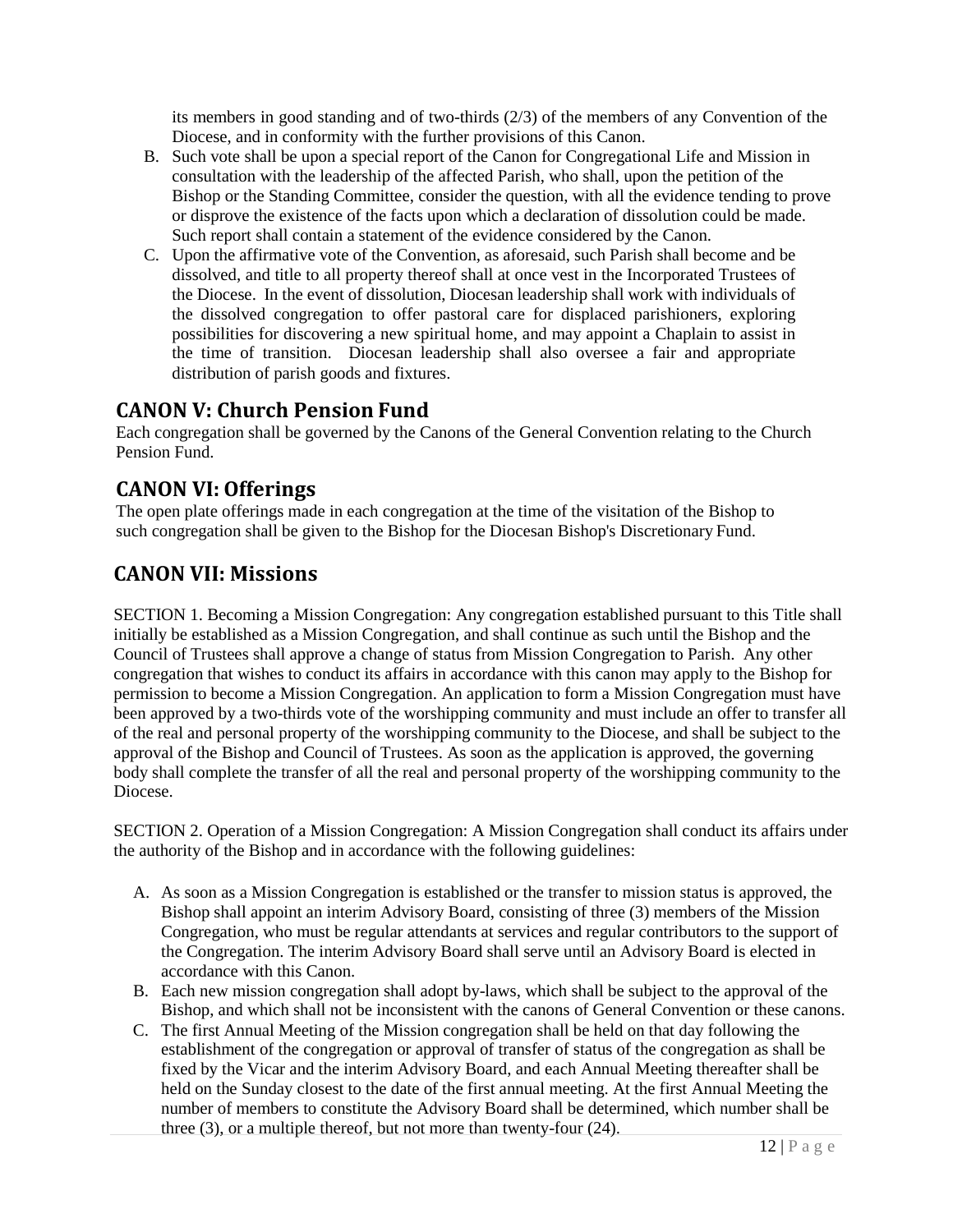- D. Only voting members of said Mission Congregation shall be eligible to serve on the Advisory Board. At the first Annual Meeting, one-third of the members of the Board shall be chosen to hold office for one year, one-third for two years, and one-third for three years and thereafter one-third of said members shall be chosen each year for a term of three years. Members of the Advisory board shall serve no more than two consecutive three-year terms before being off the Board for at least one year.
- E. If the Advisory Board of a Mission Congregation shall by resolution recommend that the number of members of the Advisory Board be changed, notice of such recommendation shall be included in the notice of the next annual meeting of such Mission Congregation or in the notice of a special meeting to be held not less than six months before the time fixed for holding the next annual meeting thereafter, and to be submitted to such annual or special meeting. If such recommendation be ratified by such meeting, it shall be so recorded in the minutes of the meeting and such change in the number of members of the Advisory Board shall take effect at the time of the next annual meeting thereafter. If the number of members be thereby increased, then, in addition to the number of members to be chosen at such annual election, one-third of such increased number of members shall be chosen to hold office for one year thereafter, one-third for two years thereafter, and one-third for three years thereafter. If the number of members by such change be reduced, such reduction shall not affect the term of office of any member duly elected, and at such next annual meeting and at each annual meeting thereafter, one-third of such reduced number of members shall be chosen to hold office for three years.
- F. Persons of full age or, when so determined at a regular or special meeting of such Mission Congregation, of the age of sixteen (16) years or more, belonging to the Mission Congregation, who have been regular attendants at its worship and contributors of its support for at least twelve months prior to an annual or special meeting, or since the establishment of such Mission Congregation or approval of the congregation's change of status, if sooner, shall be qualified voters at any such annual or special meeting and shall be eligible to serve on the Advisory Board. The action of an annual or special meeting upon any matter or question shall be decided by a majority of the members entitled to vote thereon.
- G. The priest in charge of a Mission Congregation, if there be one, shall be called by the title of Vicar. The Vicar of a Mission Congregation shall be the President of the Advisory Board and shall preside at all of its meetings and at all meetings of the congregation. If there be no Vicar or if the Vicar be absent, the Bishop or Bishop's representative shall preside, and if the Bishop's representative be absent, a lay member of the Advisory Board elected for the purpose shall preside. The duties of the Vicar and Advisory Board shall be similar to the duties of a Rector and Vestry of a parish, insofar as possible under the law, the canons and the by-laws of the congregation. The Vicar and the Advisory Board shall work with a member of the Bishop's staff to set annual goals for the Mission and its ministry. These goals will be periodically reviewed and refined, as appropriate. The outcome of the periodic review will be shared with the Bishop.
- H. At its first meeting after organization of the Mission Congregation, or of the approval of its change in status, the Advisory Board shall elect a Clerk and a Treasurer to hold office until the first meeting of said Board following the first annual meeting of the Mission Congregation. At the first meeting of said Board following the annual meeting in each year the Board shall elect a Clerk and a Treasurer to hold office for one year. The duties of the Clerk and the Treasurer shall be comparable to the duties of the Clerk and Treasurer of a parish.
- I. Regular meetings of the Advisory Board shall be held each month, except during the months of July, August and September, upon three days' notice to each member thereof by the Vicar, or if there be no Vicar, or if the Vicar be incapable of acting, by the Clerk of the Board. Special meetings may be called in the same manner. A majority of the membership of the Board shall constitute a quorum.
- J. The Advisory Board shall have power to fill vacancies in its membership until the next Annual Meeting of the Mission Congregation. It shall also elect delegates to the Convention of the Diocese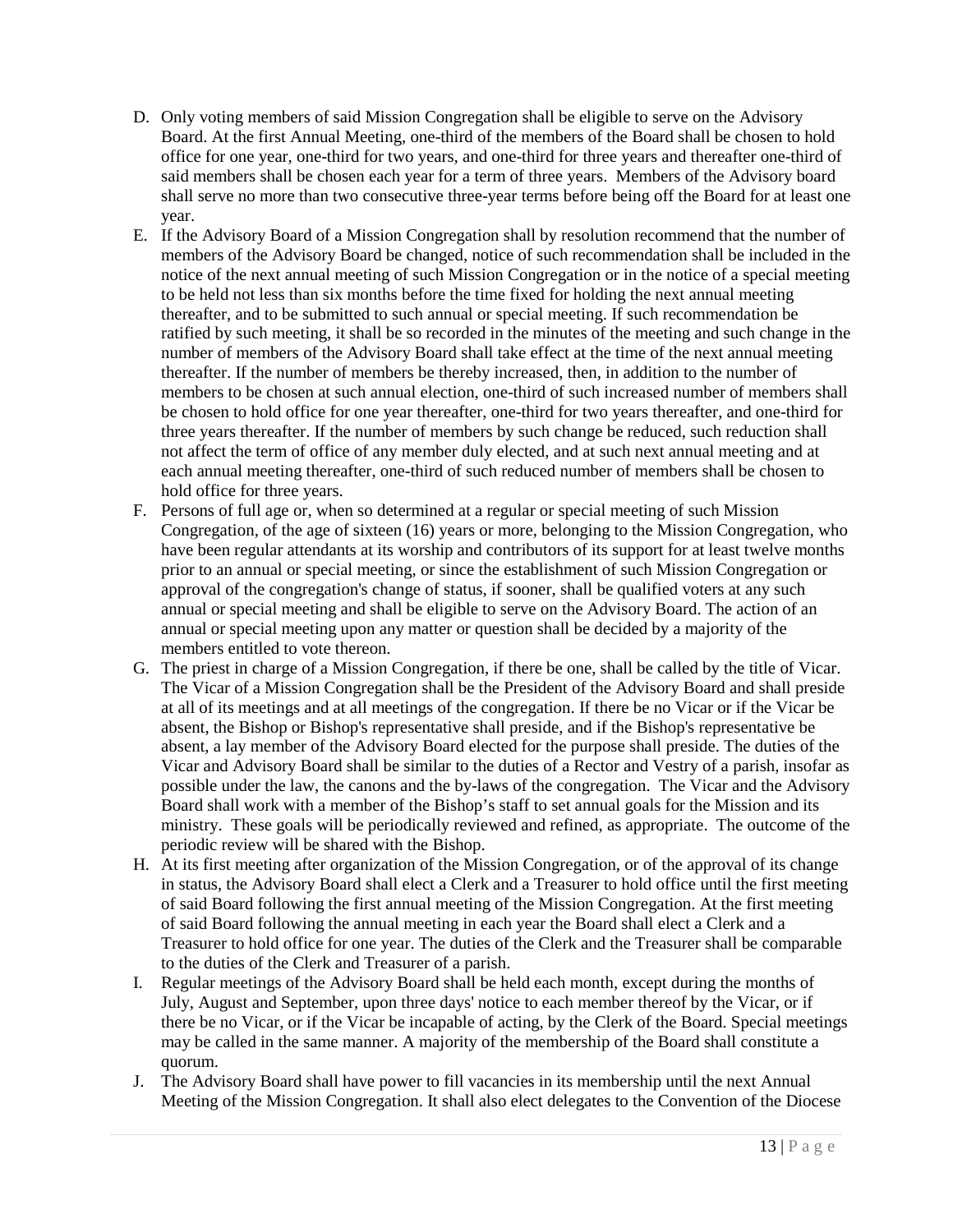as provided in Section 2 of the Constitution of this Diocese, which delegates shall be entitled to voice and vote.

SECTION 3. Role of the Council of Trustees of the Diocese: The Council of Trustees of the Diocese shall be responsible for the supervision and regulation of the affairs of each mission congregation. They shall receive all gifts and bequests for the Mission; have custody of its permanent funds; hold title to all of its real estate and make such rules to preserve the assets of the Mission and require such reports as it shall see fit.

SECTION 4. Clergy Serving a Mission Congregation: The Bishop shall have the sole power to appoint and remove clergy serving a Mission Congregation, and shall set the level of compensation of such clergy, not to be less than the minimum standards as determined by Convention.

SECTION 5. Transfer of Status from Mission Congregation to Parish: The Bishop, with the approval of the Standing Committee, may approve a request from a Mission Congregation to become a Parish when, in the Bishop's opinion, such change of status is warranted, when a review of the Mission's goals and their status is complete, and upon such terms as the Bishop shall deem appropriate.

SECTION 6. Dissolution of a Mission: The Bishop, with the approval of the Council of Trustees, may dissolve a Mission Congregation when, in the Bishop's opinion, such action shall be warranted. In the event of such dissolution, the Council of Trustees of the Diocese shall become custodian of all funds and all property of the Mission Congregation not held by some other corporate body, and it shall be the duty of the Vicar and Advisory Board to surrender title to and control of such funds and property to the Diocese.

# **TITLE III: Clergy**

## <span id="page-16-1"></span><span id="page-16-0"></span>**CANON I: Commission on Ministry**

SECTION 1. MEMBERSHIP.

- A. There shall be a Commission on Ministry in this Diocese, consisting of twelve persons, six clergy (at least one of whom shall be a deacon) and six lay, appointed by the Bishop, and who shall serve at the pleasure of the Bishop.
- B. The Bishop shall be ex officio the President of the Commission on Ministry. The Bishop Coadjutor and Bishop Suffragan, if there be such, and the Archdeacon for Deacons shall be ex officio members of this Commission.

SECTION 2. DUTIES. The duties of the Commission on Ministry shall be those prescribed in the Canons of the Church; and such other duties related to the ministry in this Diocese as shall be assigned by the Bishop.

SECTION 3. ORGANIZATION. The Commission on Ministry shall have the power to devise and enact bylaws for its own governance, not inconsistent with the Constitution and Canons of the Church and this Diocese.

SECTION 4. HOLY ORDERS. Nothing in this canon shall be construed in such a way as to eliminate the practice of examination of candidates for Holy Orders on their professional qualifications by Examining Chaplains, as appointed by the Bishop.

SECTION 5. ANNUAL REPORT. The Commission on Ministry shall report to the Annual Convention the substance of its action*s* during the preceding year.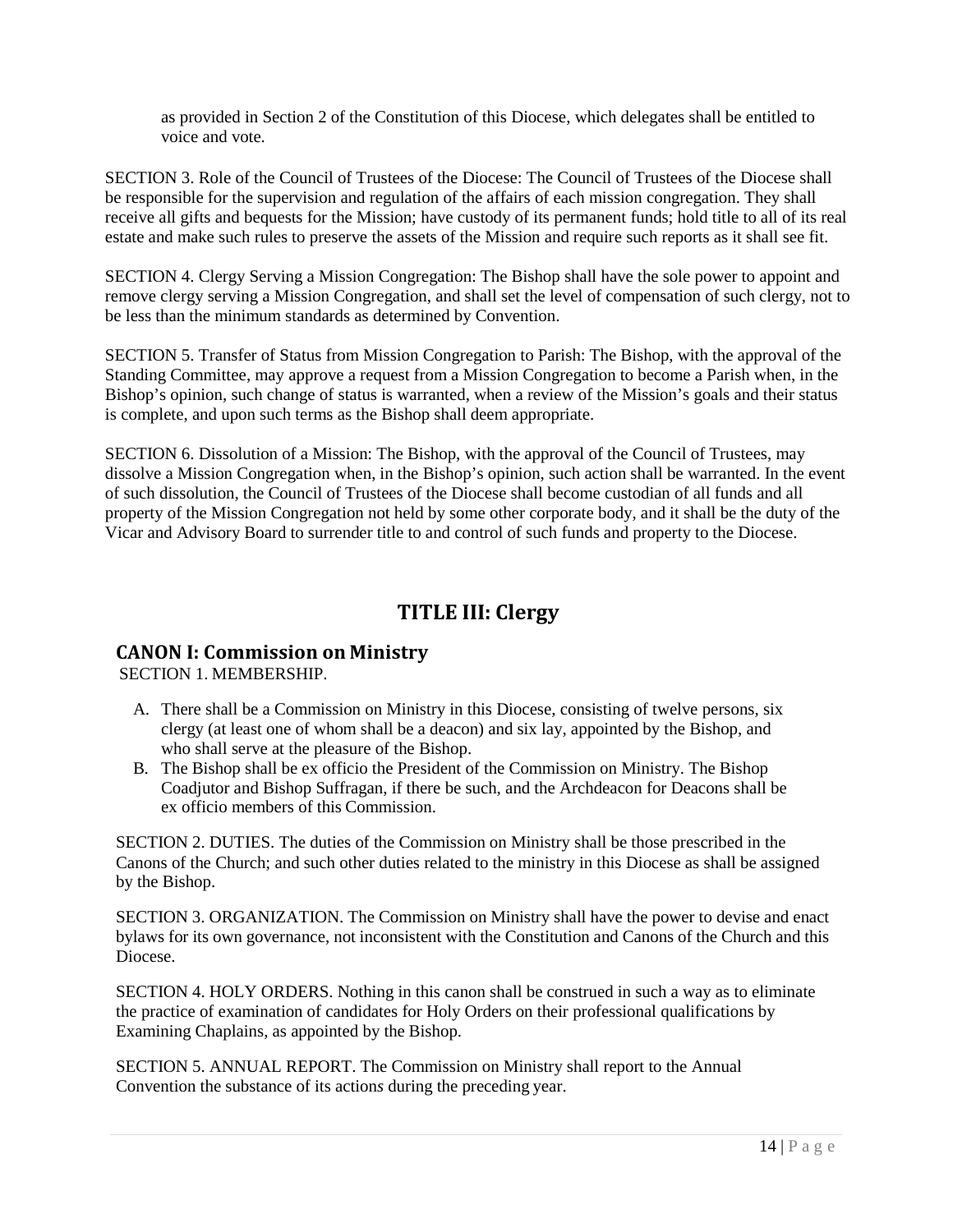# <span id="page-17-0"></span>**CANON II: Clergy Stipends**

SECTION 1. Each member of the clergy employed in a pastoral ministry, or in such other ministry as approved by the Bishop, in this Diocese, shall receive an annual stipend, which shall not be less than the minimum annual stipend as shall be fixed from time to time by Convention.

SECTION 2. Each congregation shall provide for its employed clergy, without charge, the following benefits and professional expenses:

- A. A suitable house in which to live, kept in good repair, with all utilities, taxes and other property expenses paid, except for personal telephone and internet and other personal expenses), or
- B. A housing allowance sufficient to pay for suitable living quarters and to pay for all necessary costs of maintaining the same, including utilities, as set forth in "A" above.
- C. Payment of premiums for comprehensive health care insurance at minimum, for the clergy person alone, and pension contributions.
- D. Reimbursement for reasonable professional expenses, including continuing education.
- E. Should the clergy person serve more than one congregation, the above costs shall be divided as determined by the vestries and Bishop among the congregations to be served.

#### SECTION 3.

- A. There shall be a Committee on Clergy Compensation, consisting of three members chosen by the Standing Committee from among its members, and three members elected by the Finance Committee from among its members. Each member shall serve for a term concurrent with his or her term on the constituent committee.
- B. The Bishop shall appoint a Chair of the Committee on Clergy Compensation, who shall hold office at the Bishop's pleasure. The Committee will be responsible for and concerned with the compiling of data, conduct of surveys, and collection of reference material related to the financial support of the clergy of the Diocese.
- C. The Committee shall, at each third Annual Convention, submit a report and/or resolution suggesting minimum levels of clergy stipends and any other such matters related to the financial support of the clergy as it deems important.
- D. The Committee shall distribute and publicize among appropriate personnel information relevant to achieving fair and proper financial support of the clergy of this Diocese.
- E. The Bishop shall communicate annually with the leadership of each congregation to ascertain that a formal review of clergy stipends has been completed by the appropriate congregational officers.

SECTION 4. In the case of clergy serving in a capacity other than full time, compensation for any such clergy person shall be in accordance with the policies and procedures as developed by the Diocesan Clergy Compensation Committee.

#### <span id="page-17-1"></span>**CANON III: Ecclesiastical Discipline: DisciplinaryBoard** SECTION 1.

- A. Charges for which a Member of the Clergy may be subjected to ecclesiastical discipline are as set forth in Title IV of the Canons of the Episcopal Church.
- B. The mode and manner of submitting information concerning Offenses, investigating, preparing reports and referrals and conducting hearings shall be as established in Title IV of the Canons of the Episcopal Church.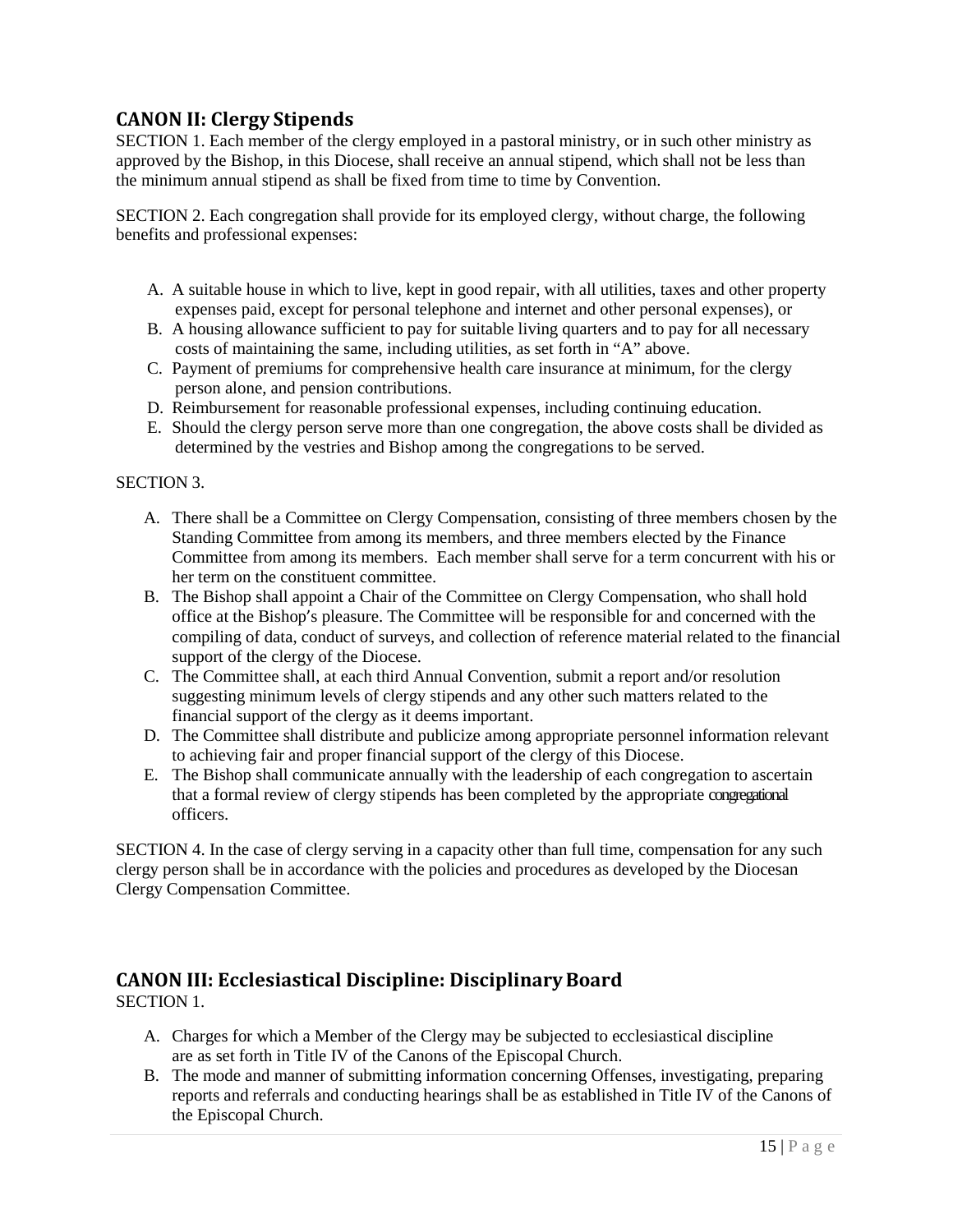SECTION 2. There is hereby established a Disciplinary Board in and for the Diocese of Central Pennsylvania.

SECTION 3. The powers, duties, and procedures of the Disciplinary Board established under Section 2 and the definition of terms used herein shall be governed by Title IV of the Canons of the Episcopal Church.

#### SECTION 4.

- A. The Disciplinary Board shall consist of nine members, five of whom shall be Clergy and four of whom shall be lay persons. All Clergy members of the Board must be canonically resident within the Diocese.
- B. At each Annual Diocesan Convention three persons shall be elected to serve on the Disciplinary Board for a term of three years. Persons elected shall be from each Order as required to maintain the required complement of the Board.
- C. No member of the Board shall be eligible to serve concurrently on the Standing Committee or Finance Committee.
- D. Vacancies occurring within the membership of the Disciplinary Board shall be filled by a majority vote of the remaining members of the Board*.* A person elected to fill a vacancy must be from the same Order as the person being replaced. Vacancies must be filled within four months of notification of the vacancy unless sooner required by other provisions of canon.
- E. Within 60 days following each Annual Diocesan Convention, the members of the Disciplinary Board shall elect, from among themselves, by majority vote, one person to serve as President for a one-year term.
- F. Within four months following each Annual Diocesan Convention, the members of the Disciplinary Board shall appoint a duly licensed attorney to serve as Church Attorney for a one year term.
- G. All persons elected or appointed under this section are eligible to be reelected or reappointed upon the expiration of their terms.

# **TITLE IV: Miscellaneous**

## <span id="page-18-1"></span><span id="page-18-0"></span>**CANON I: Rules of Order and Procedure in theConvention**

The Rules of Order of the last preceding Annual Convention shall be in force until altered by the Convention, and the procedure of the business in Convention shall be carried on in accordance therewith.

## <span id="page-18-2"></span>**CANON II: Amendments**

SECTION 1. All proposed amendments or additions to the Constitution and Canons of the Diocese, and Rules of Order, shall be sent to the Chairperson of the Committee on Constitution and Canons no later than six (6) months prior to the next meeting of Convention; said proposals to be studied by the Committee and its recommendations submitted to Diocesan Clergy and Secretaries of Vestries no later thanfour (4) months prior to the meeting of the Convention. Comments, if any, on such recommendations as are received no later than three (3) months prior to Convention shall be reviewed by the Committee. Further changes, if any proposed by the Committee, shall be circulated to Clergy and Secretaries of Vestries no later than two (2) months prior to the meeting of Convention.

SECTION 2. No existing Canon shall be changed, and no new Canon shall be enacted at the Convention at which the change or the enactment may be proposed, except by the affirmative vote of three-fourths of the delegates then present.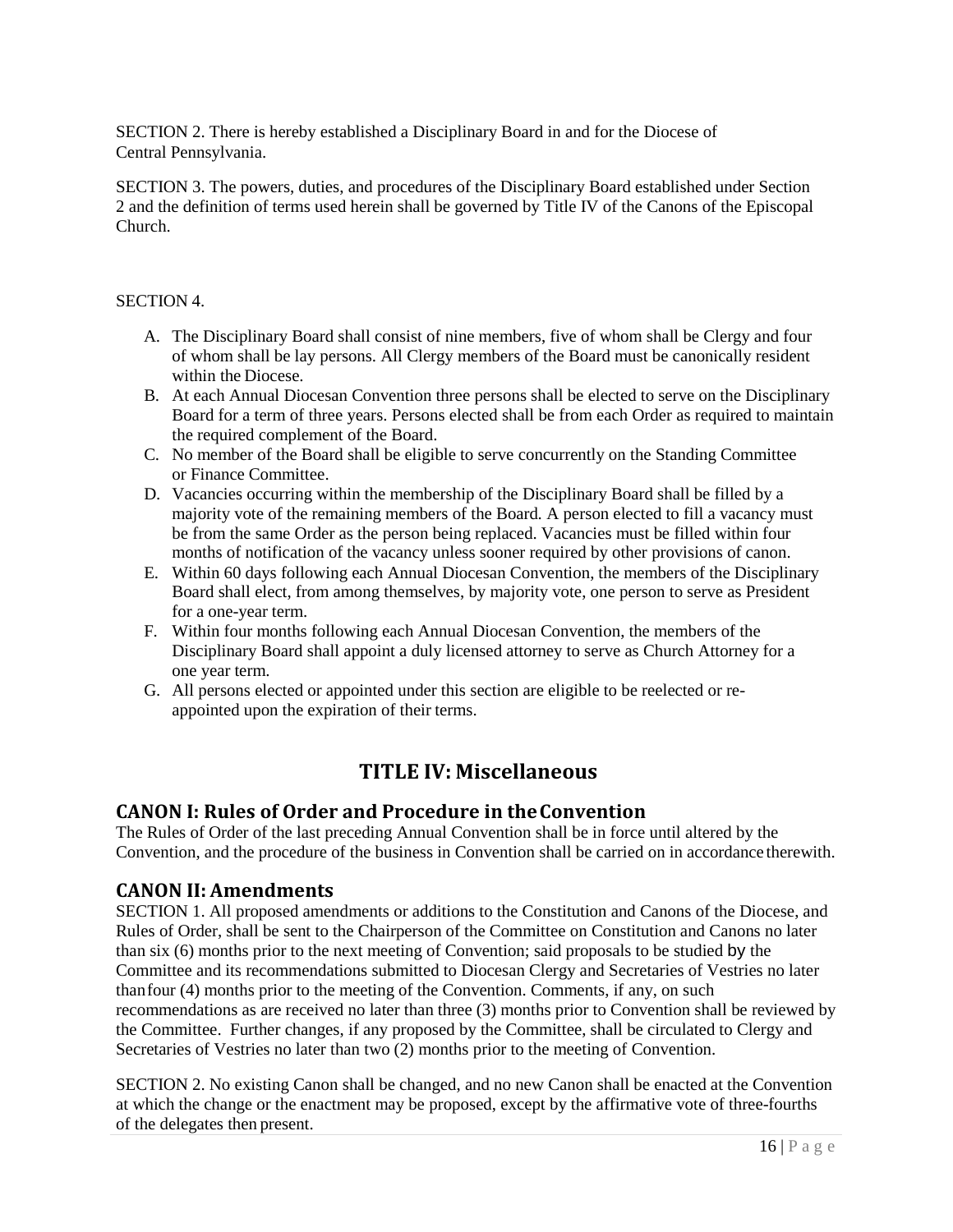# <span id="page-19-0"></span>**CANON III: Of Terminology Used in TheseCanons**

SECTION 1. Whenever the term "Church" is used without qualification in these Canons, it shall be understood to refer to The Protestant Episcopal Church in the United States of America, otherwise known as The Episcopal Church.

SECTION 2. Whenever the term "Diocese," or some form of that term, is used without qualification in these Canons, it shall be otherwise known as the Diocese of Central Pennsylvania.

SECTION 3. Whenever the term "Bishop" is used without qualification in these Canons, it shall be understood to refer to the Bishop of the Diocese of Central Pennsylvania.

SECTION 4. Whenever the term "Presbyter" is used in these Canons, it shall be understood to refer to an ordained priest of the Episcopal Church.

SECTION 5. Whenever the term "Vicar" is used in these Canons, it shall be understood to refer to an ordained priest of the Episcopal Church who serves under the direction, and at the pleasure, of theBishop.

SECTION 6. Whenever the term "alienate," or some tense or form of that term, is used in these Canons, it shall be understood to mean to sell, hypothecate or give.

SECTION 7. Whenever the term "encumber," or some tense or form of that term, is used in these Canons, it shall be understood to mean to borrow against, or use as security or collateral for a loan, such as a mortgage.

SECTION 8. Whenever the term "Order(s)" is used in these Canons, it shall be understood to mean a group or class of people, either clergy or lay.

# <span id="page-19-1"></span>**CANON IV: Repeal**

<span id="page-19-2"></span>Any Canon, portion of a Canon, or prior resolution of Convention, which conflicts with the provisions of these Canons, is hereby repealed.

# **RULES OF ORDER**

# <span id="page-19-3"></span>**RULE I: Deadlines and Committee Responsibilities Prior to Convention**

SECTION 1. There shall be a Committee on Resolutions appointed by the Bishop, to which Committee all resolutions, except as provided in Title V, Canon II "Amendments," shall be submitted in writing on or before four months prior to Annual Convention. This Committee shall report to the Annual Convention all resolutions received, together with its recommendations, and shall have the power to initiate substitute resolutions.

SECTION 2. There shall be a Nominating Committee appointed by the Bishop, also known as the Leadership Development Committee, which shall nominate candidates for offices to be filled by the Convention. The names of these candidates, with biographical sketches, shall be sent to each congregation not less than three (3) months prior to Annual Convention. Anyone wishing to make an additional nomination shall submit the name of such nominee, together with a biographical sketch and the signatures of at least ten (10) sponsors, to the Chair of the Nominating Committee no later than three two (2) months prior to Convention. The Nominating Committee shall distribute the complete slate of candidates to all lay delegates and clergy not less than forty-five (45) days before Convention. All nominations made by the Nominating Committee or by sponsors must be accompanied by the written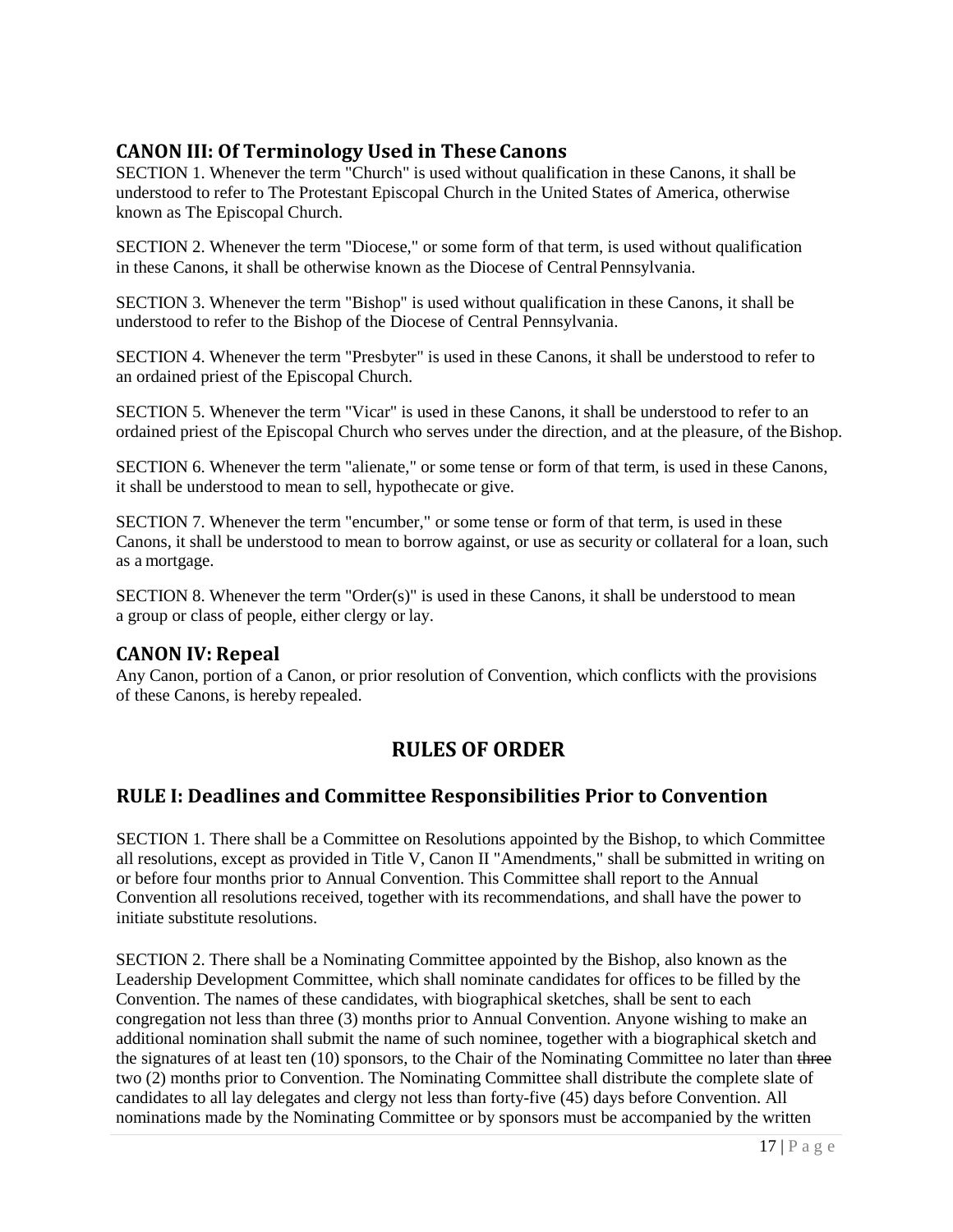consent of the individual nominated. Nominations shall be permitted after the deadlines set forth herein only with the consent of the Bishop.

## <span id="page-20-0"></span>**RULE II: Procedure of any Convention**

SECTION 1. Holy Communion may be celebrated each day the Convention is in session.

SECTION 2. The Bishop's address is in order at any time during the Convention, and, at the Bishop's discretion, may precede the calling of the Convention to order.

SECTION 3. At the opening, the Convention shall be called to order and the Secretary shall ascertain the presence of a quorum of delegates in both Orders, who shall have registered, upon entering the Convention, in writing with the Secretary. This count may be challenged by motion from the floor and a roll call required.

SECTION 4. In the consideration of and action on resolutions and motions coming before the Convention, the following rules of debate shall be followed with regard to each of the issues:

- A. Each speaker shall be limited to two minutes.
- B. To the extent practicable, the Chair shall recognize speakers of the opposite view in alternate succession.
- C. Debate shall be limited to 20 minutes.
- D. Thereafter, two minutes will be allotted for summation.
- E. No motion to lay on the table or otherwise to terminate debate shall be entertained until the conclusion of such debate.
- F. In the discretion of the Chair, any time assigned hereby to the consideration of any motion or resolution, which is not used in such consideration, may be added to the time allotted for debate of any subsequent resolution.

SECTION 5. In general, the procedure of Convention shall be governed by Robert's Rules of Order, except where other rules have been adopted, from time to time, byConvention.

## <span id="page-20-1"></span>**RULE III: Elections**

SECTION 1. All nominations for Deputy from the Diocese to General Convention shall be for the office of Deputy, either Clerical or Lay. Each qualified voter shall vote for up to four Clerical and up to four Lay Deputies. The four Clerical nominees receiving the highest number of votes shall be designated the elected Deputies, and the next four in order of votes received shall be declared alternate Deputies. The same procedure shall be used for the Lay Deputies.

SECTION 2. The Secretary shall prepare and have printed one ballot containing the name, congregation and town of each candidate for all offices to be filled. The order in which the names appear on the ballots shall be determined by lot. Under the title of each office shall be directions as to how many are to be voted for and that such vote is to be indicated by an X after the name or names voted for. As many blank lines shall be printed under each office as there are persons to be elected thereto. In lieu of this procedure, Convention may, by resolution, create a procedure for balloting by electronic means.

SECTION 3. Whenever there shall be no more persons nominated for any office than are to be elected, the Convention may, by a majority vote, proceed to elect either viva voce or by ballot.

SECTION 4. In case of an inability to determine which of two or more persons has been elected to fill an office or serve as Deputy or Alternate Deputy to General Convention by reason of tie votes, a new ballot shall be taken in which only those involved in the tie shall be eligible for election and each person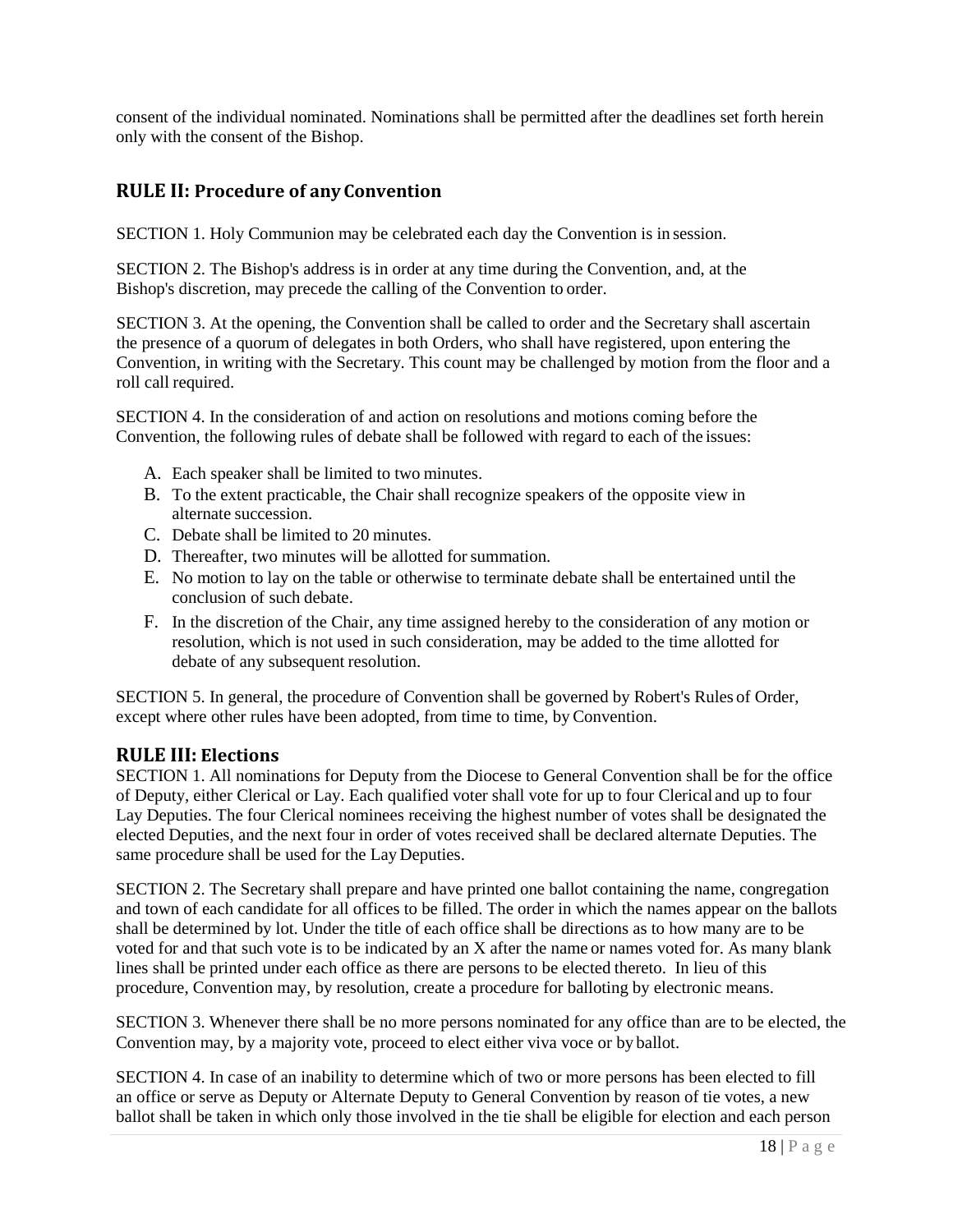entitled to vote shall vote only for the number, of persons needed to fill the positions remaining unfilled by reason of the tie votes, but may vote only for those involved in the tie. The votes shall be computed by the Tellers as herein above specified, and the results shall determine the winner or winners.

## <span id="page-21-0"></span>**RULE IV: Order of Business**

After a quorum has been declared present, the following shall be the Order of Business at the Annual Convention:

SECTION 1. The election of a Secretary of the Diocese either viva voce or by ballot.The Secretary may appoint an Assistant Secretary.

SECTION 2. The appointment by the Bishop of a Chancellor of the Diocese. The Chancellor may appoint one or more Vice Chancellors.

SECTION 3. The election of a Registrar of the Diocese either viva voce or by ballot.

SECTION 4. The election of a Treasurer of the Diocese*,* either viva voce or by ballot.The Treasurer may appoint an Assistant Treasurer.

SECTION 5. Appointment by the Chair of the regular committees, each of which shall be composed of equal numbers in each Order, unless otherwise provided in the Canons:

- A. Committee on Claims of Clergy to Seats.
- B. Committee on Claims of Lay Delegates to Seats.
- C. Committee on Constitution and Canons.
- D. Committee on Resolutions
- E. Committee on Courtesy Resolutions

The Chancellor, Secretary, and Treasurer shall be additional ex officio members of the Committee on Constitution and Canons.

SECTION 6. Reference of business to the committees above named.

SECTION 7. Resolution fixing the hours for meeting and adjournment. The House, however, is not to be considered adjourned at any hour fixed by such resolution unless a motion to that effect has been made and carried.

SECTION 8. Resolutions respecting only the reference or facilitating of business.

SECTION 9. Appointment by the Secretary of Tellers to conduct the election for offices, three or more Tellers being appointee in each Order.

SECTION 10. The election of officers which shall be conducted asfollows:

- A. The polls shall be opened where the Convention is assembled, and shall continue open until each Clerical and Lay delegate present shall have had a reasonable opportunity to vote, which fact shall be ascertained by the Chair. The Tellers shall then compute the votes for each office. When ready to report, their reports shall be presented to the Secretary, and shall be read by him or her to the Convention. The person or persons receiving the highest number of votes shall be elected to the office or offices for which they were nominated. A plurality shall be sufficient for election.
- B. The election of a Bishop shall be in accordance with Article IV of the Constitution, which requires that the Clergy and Laity ballot separately and that a majority is necessary for election.